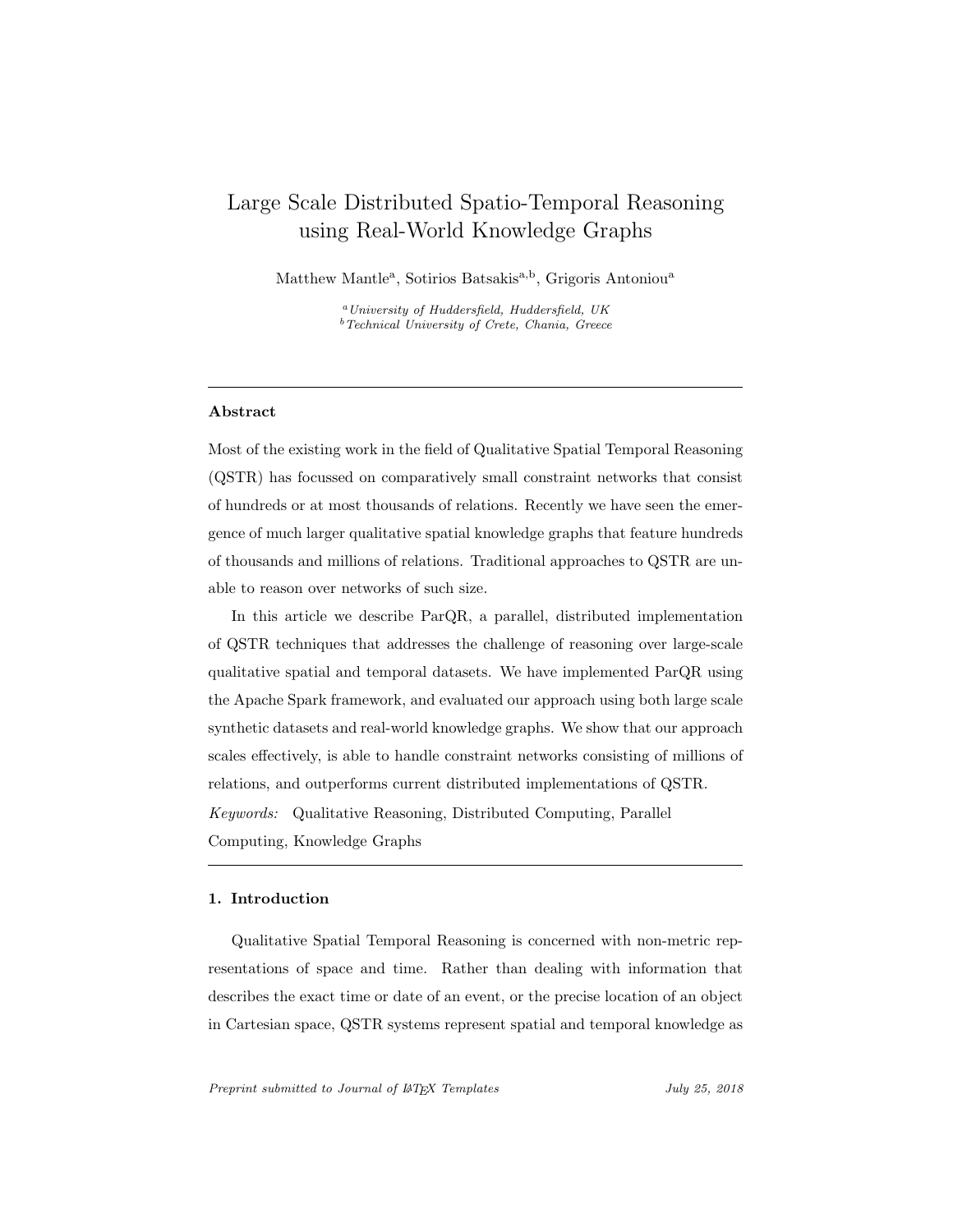relations between entities. For example, Alice read her newspaper before Bob had his breakfast or Yorkshire is a region within the UK. The basis for QSTR is the use of a qualitative calculi; a formalism that provides (1) a vocabulary for describing relations and (2) operations that can be used to reason about relations between objects. Well known examples include Allen's Interval Algebra (IA) [\[1\]](#page-34-0) for describing relations between time intervals and Region Connection  $Calculus(RCC)$  [\[2\]](#page-34-1) for reasoning about regions in topological space. The core reasoning problem for qualitative calculi is to decide consistency. That is, given a set of temporal or spatial propositions, to decide whether it is possible for them all to be true. Consistency checking is implemented in qualitative spatiotemporal reasoners using methods such as path consistency. Applications of QSTR are numerous. It is especially well suited to cases where comprehensive quantitative data is unavailable [\[3\]](#page-34-2). This may be because the data originates in qualitative form e.g. natural language, or simply that precise numeric data is missing or incomplete. In the temporal domain, QSTR has been used successfully in planning and scheduling [\[4\]](#page-34-3). Notable applications for qualitative spatial reasoning include reasoning and querying in GIS, and robot navigation [\[5\]](#page-34-4).

Until recently, work in the area of QSTR has largely focussed on comparatively small knowledge bases where datasets consist of hundreds or at most thousands of relations. However, the big data phenomenon means that a number of large scale datasets now exist that pose challenges for traditional approaches to QSTR. For example, the open linked data initiative has given rise to large scale connected datasets, many of which have a spatial or temporal element. The Ordnance Survey (OS), Great Britain's national mapping agency, have published a number of knowledge graphs in RDF format  $1$  where relations between regions, towns and cities are described using a qualitative vocabulary (contains, touches etc.). The following is an example of an RDF triple taken from the OS's Boundary Line knowledge graph:

<span id="page-1-0"></span><sup>1</sup>Ordnance Survey Linked Data Platform - http://data.ordnancesurvey.co.uk/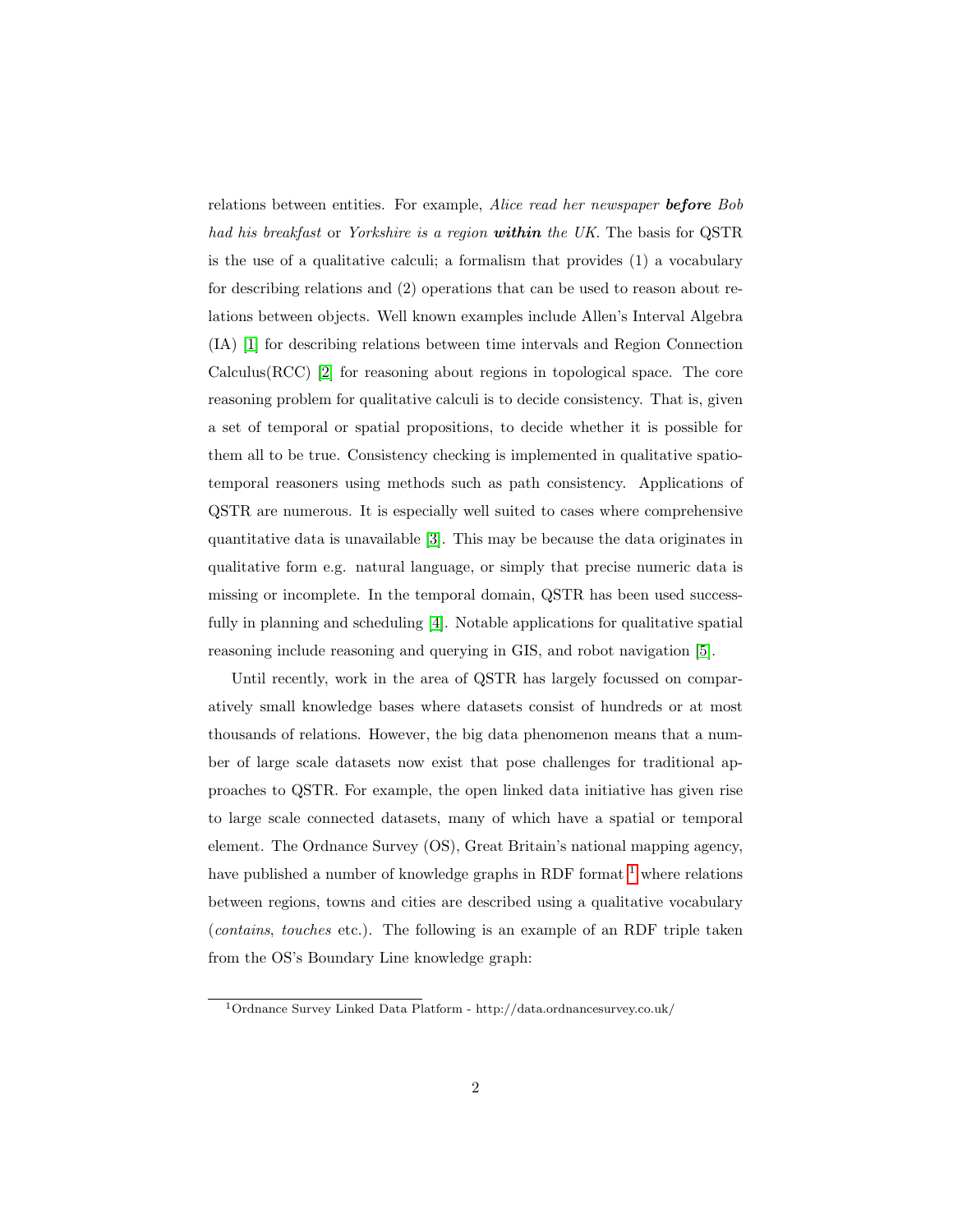<http://data.ordnancesurvey.co.uk/id/country/wales> <http://data.ordnancesurvey.co.uk/ontology/spatialrelations/touches> <http://data.ordnancesurvey.co.uk/id/country/england>

There is clearly a role for QSTR in checking the consistency of such datasets and reasoning in order to derive new facts and answer spatial queries. Large scale qualitative spatio-temporal reasoning is the main focus of this paper. In particular we describe and evaluate ParQR (Parallel Qualitative Reasoner), an implementation of QSTR techniques for use in a parallel, distributed environment. We show that ParQR is able to handle large-scale qualitative spatiotemporal datasets consisting of millions of relations. We evaluate ParQR using a number of synthetic and real world knowledge graphs, and compare our approach to alternative, existing methods for dealing with the challenges of large-scale QSTR.

The rest of this paper is organised as follows. Section 2 describes the fundamental principles of QSTR and how reasoning takes place using the path consistency algorithm. Existing tools and approaches for reasoning over qualitative spatial temporal datasets are summarised in Section 3. Section 4 describes in detail the ParQR reasoner, and how path consistency is implemented in a distributed, parallel environment. We have evaluated ParQR using a variety of synthetic and real world datasets and a compared it to a number of existing reasoners; the results of these experiments are presented in Section 5. Finally, Section 6 provides a summary and conclusions.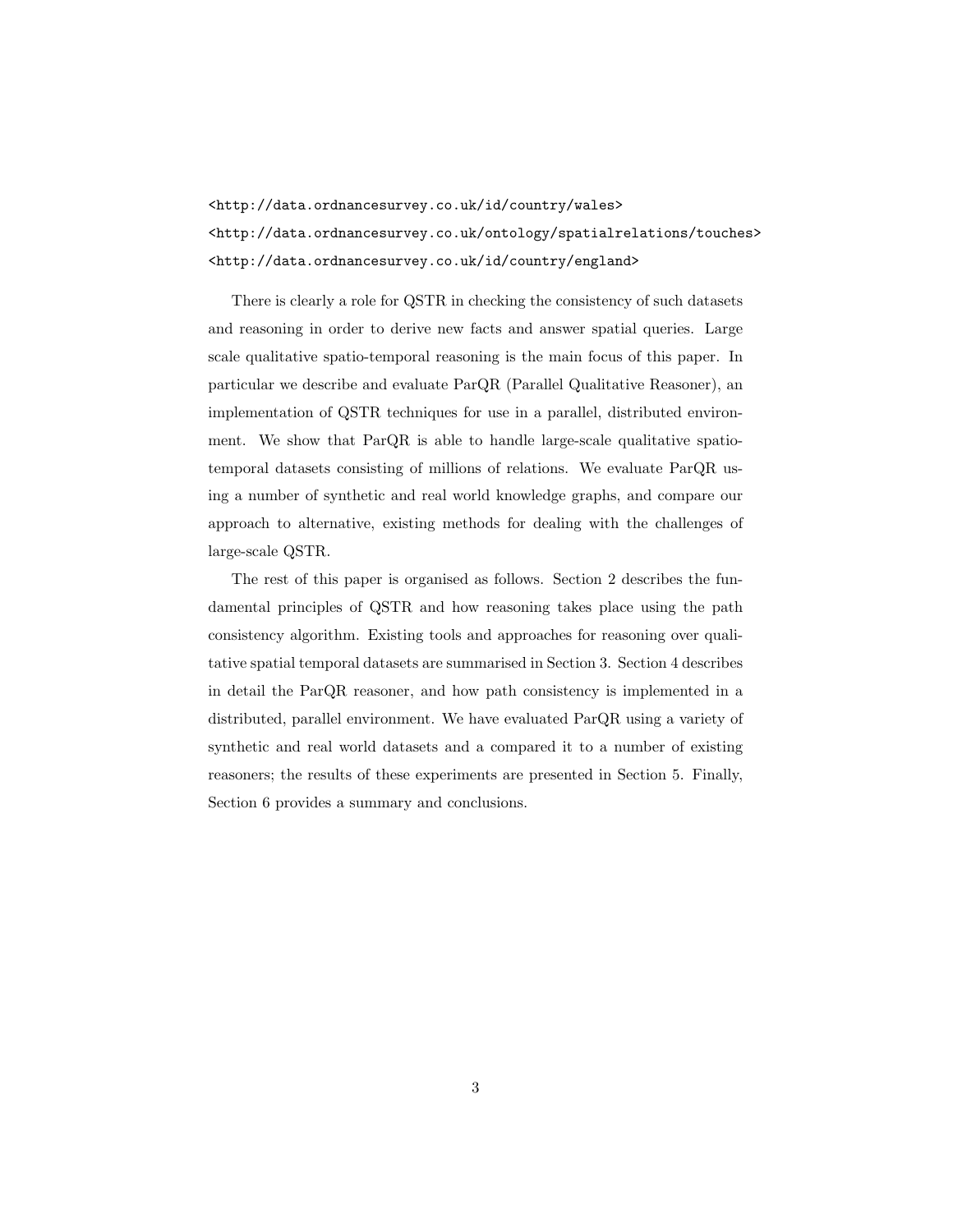## 2. Preliminaries

2.1. Qualitative Spatio-Temporal Reasoning



<span id="page-3-0"></span>Figure 1: RCC8 Atomic Relations

Qualitative constraint calculi provide a formalism for qualitative descriptions of space and time. A calculus consists of a non-empty finite set of atomic relations  $\beta$  that can exist between entities. For example RCC-8 describes 8 possible relations that can exist between a pair of regions in topological space [\[2\]](#page-34-1), these are shown in Fig[.1.](#page-3-0) Each atomic relation in a qualitative constraint calculus has an inverse. Taking an example from RCC8, the inverse of NTPP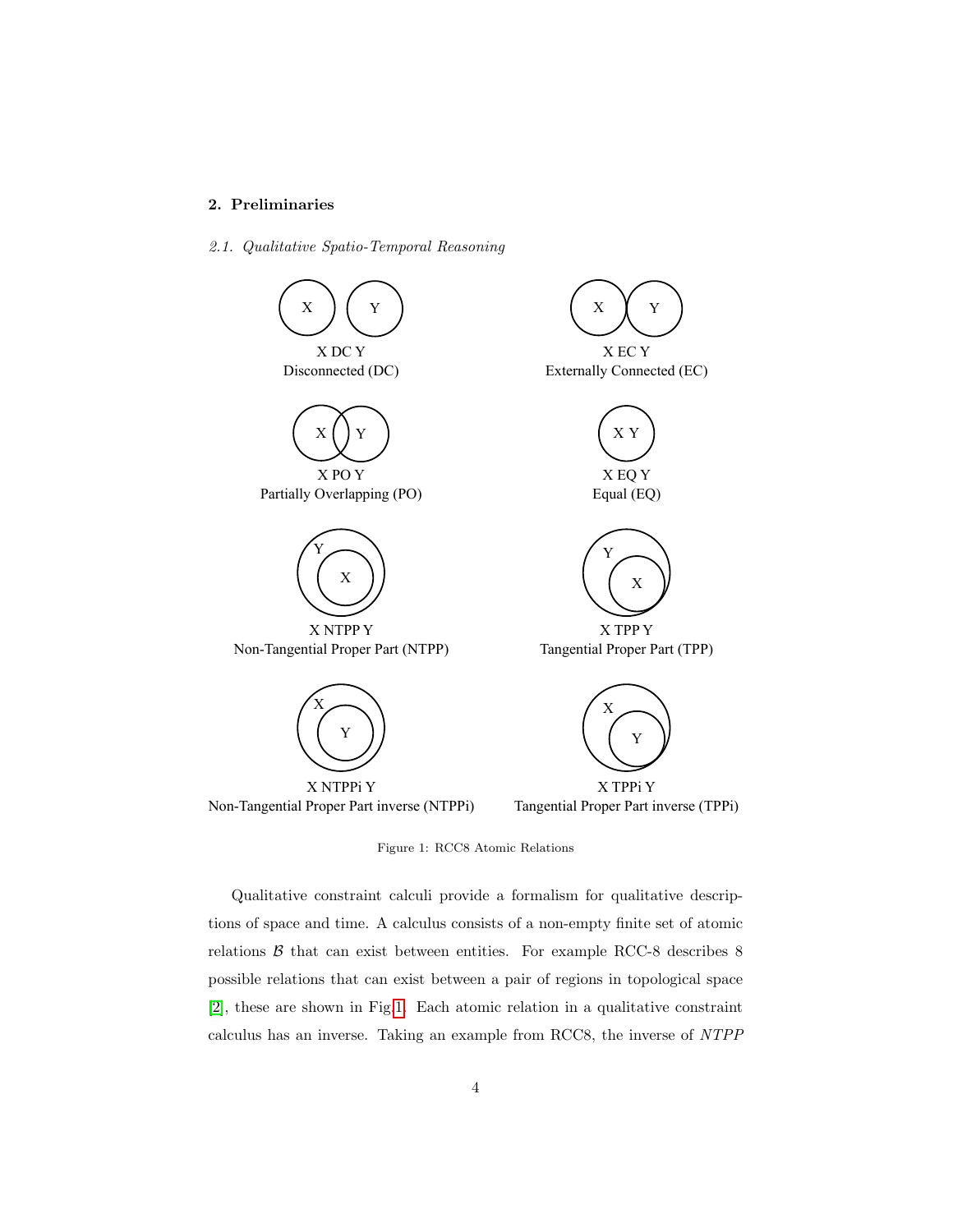is NTTPi. Some relations are symmetrical, their inverse is the same relation e.g.EC. If the relation between two entities in unknown, a set of relations can be used to describe a disjunction of possible relations that could hold. For example,  $X\{PO,EC\}Y$ , is interpreted as region X partially overlaps(PO) or is externally connected( $EC$ ) to region Y. If no information is known the relation could be any one of the full set of atomic relations,  $\beta$  e.g. for RCC8 {EC,DC,PO,EQ,TPP,NTPP,TPPi,NTPPi}. The total number of possible relations in a calculus is  $2^{\beta}$ . Other qualitative spatio-temporal calculi follow the same principles, but deal with different domains e.g. Allen's Interval Algebra is concerned with qualitative temporal relations (before, during, after, starts etc.) between time intervals[\[1\]](#page-34-0).



<span id="page-4-0"></span>Figure 2: A Simple RCC8 Network and a Consistent Instantiation of the Network

A collection of variables and relations defined between these variables can be represented as a Qualitative Constraint Network, a QCN. Fig[.2](#page-4-0) shows an RCC8 network. Each node is a variable from the domain, in this case a region in topological space. Labelled edges describe the relation between two variables. When no information is known about the relation between two variables, instead of adding an edge with a label of  $\mathcal{B}$ , the relation simply isn't shown.

Typically, for a given QCN, we are interested in whether or not the network is consistent. That is whether it is possible to assign values to the variables without contravening any of the relations. The network in Fig[.2](#page-4-0) is consistent, the right of the figure shows a possible (but not unique) instantiation of the network, a possible arrangement of regions that satisfies each of the relations. Note that if the relation between X and Z were NTTP instead of DC, the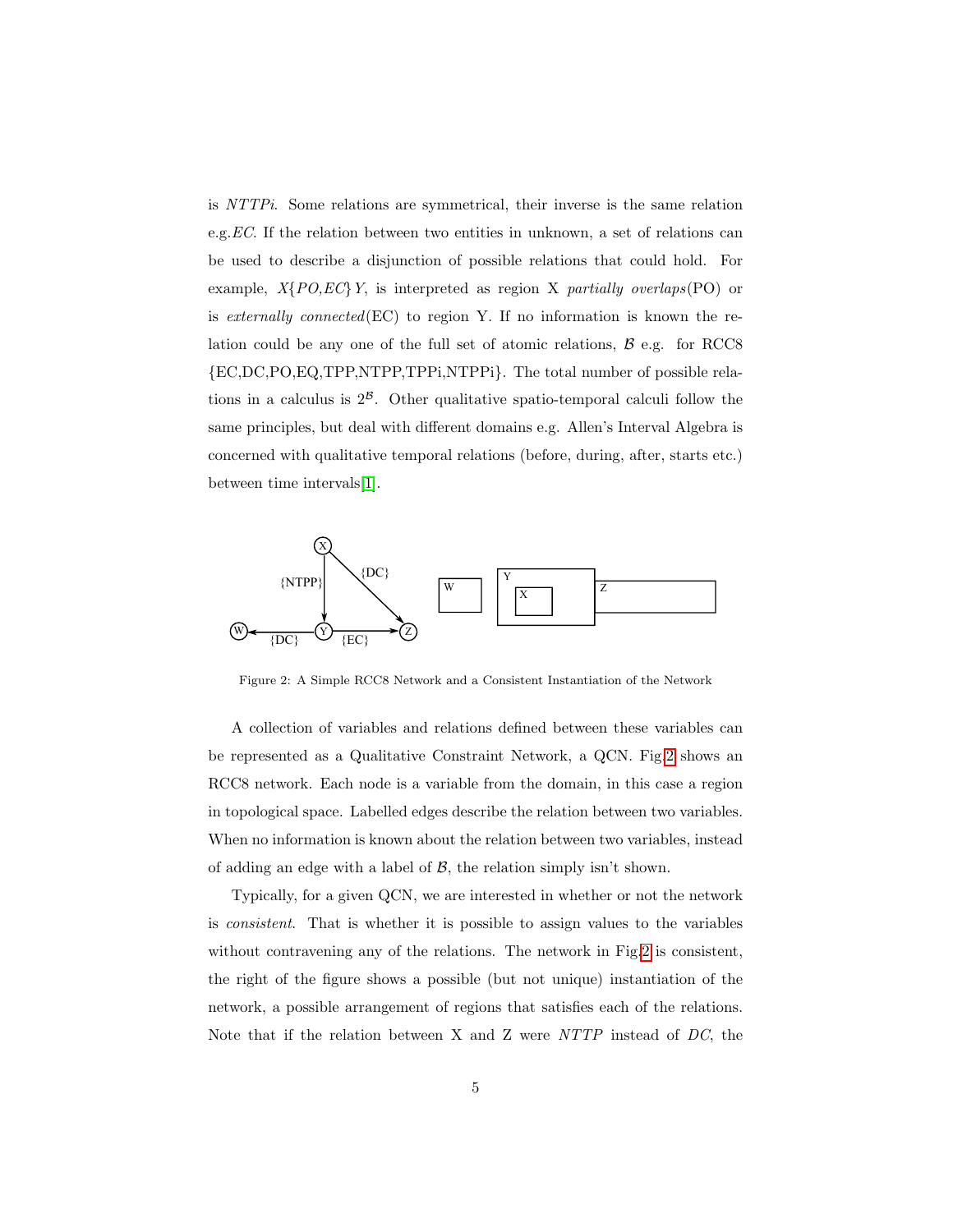network would be inconsistent. It wouldn't be possible to arrange the regions in a way that obeyed all the relations.

Determining consistency for a QCN can be viewed as a type of Constraint Satisfaction Problem (CSP), with the relations being constraints between variables in the network. Consequently, techniques originally formulated to solve CSPs have been used in QSTR to determine the consistency of QCNs. One widely adopted approach is path consistency, specified by the following formula:

$$
\forall i, j, k (R_i(i, k) \cap (R_j(i, j) \circ R_k(j, k))) \rightarrow R_s(i, k)
$$

Given any three intervals in a constraint network  $i, j$  and  $k$ , the relation between i and j, and the relation between j and k, imply a relation between i and k. For example, in Fig[.2](#page-4-0) because  $X\{NTPP\}Y$  and  $Y\{DC\}W$ , X must be disconnected from W i.e. X{DC}W. Deriving a possible relation between two variables in this way is the composition operation( $\circ$ ) for qualitative constraint calculi. Reasoning applications store the results of possible composition operations in a composition table, which is then used to look up inferred relations. Table 1, shows part of the composition table for RCC8 [\[6\]](#page-35-0). It is worth noting that the result of composition can be a disjunctive relation e.g. the composition of EC and NTPP is {PO,TPP,NTPP}. Additionally, given two disjunctive relations  $R_1$  and  $R_2$  the composition of these relations is the union of the composition of each atomic relation in  $R_1$  with each atomic relation in  $R_2$ .

This inference of relations places constraints on a network as labels on edges are updated to reflect the results of composition. Relations can only be updated if the newly inferred relation is consistent with the existing relation between two nodes. Consistency is checked by taking the intersection of the existing relation and the newly inferred relation. Atomic relations are pairwise disjoint. Therefore, in the case where the intersection of two sets of possible relations is empty, this indicates an inconsistency in the network. For example, if in Fig[.2](#page-4-0) the network initially contained a relation between X and W of {NTTP}, the intersection of the newly inferred relation  $X{DC}W$  with this existing relation would result in  $\emptyset$ . The network would be inconsistent.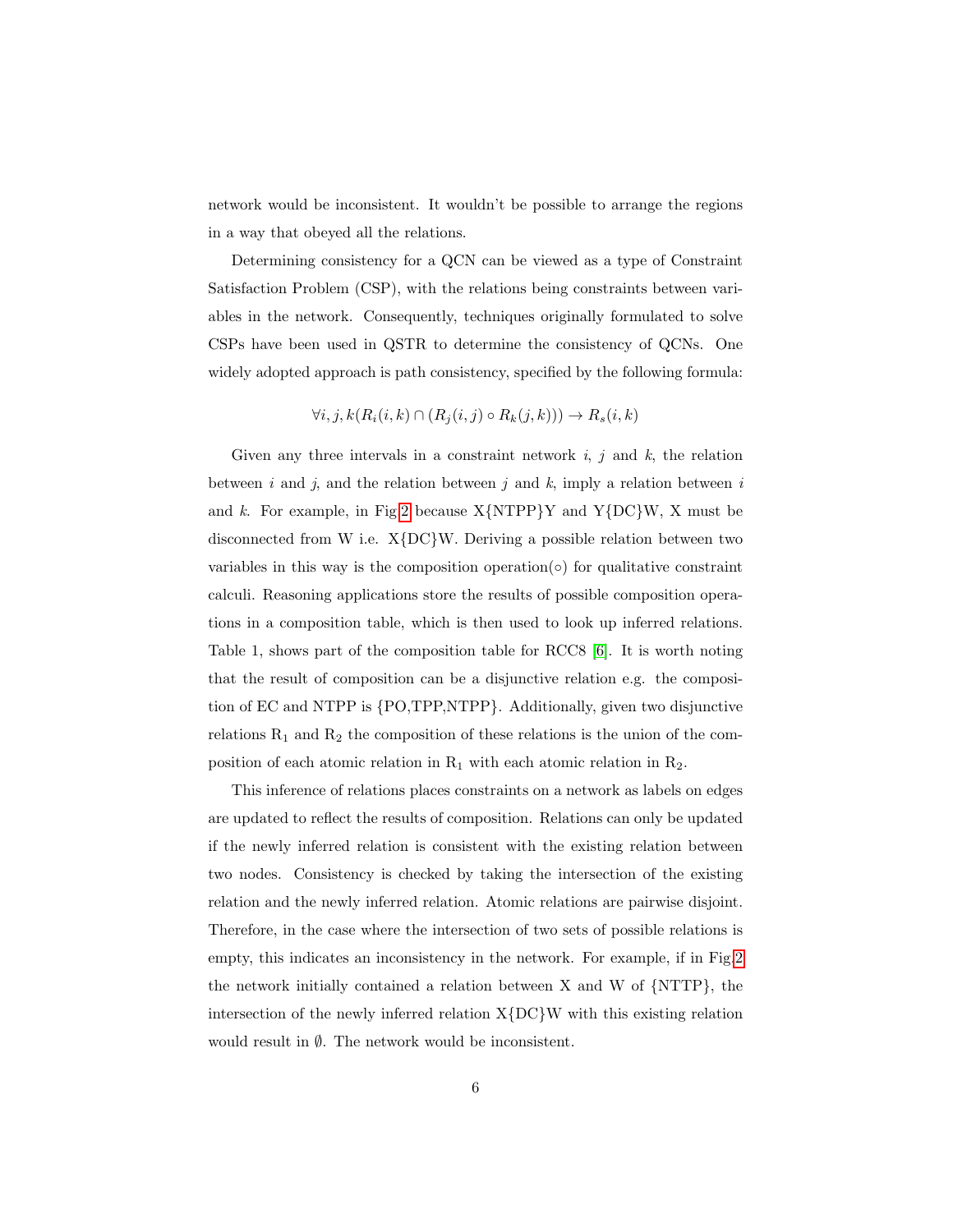|  | Table 1: Part of the Composition Table for RCC8 |  |  |
|--|-------------------------------------------------|--|--|
|  |                                                 |  |  |

|           | DC.     | EС                                                                          | <b>NTPP</b> |
|-----------|---------|-----------------------------------------------------------------------------|-------------|
| DC        | $\{*\}$ | ${DC, EC, PO, TPP, NTPP}$ ${DC, EC, PO, TPP, NTPP}$                         |             |
| EC        |         | ${DC, EC, PO, TPPi, NTPPi}$ ${DC, EC, PO, TPP, TPPi, EQ}$ ${PO, TPP, NTPP}$ |             |
| NTPP {DC} |         | ${D}C$                                                                      | $\{NTPP\}$  |

Reasoning over a qualitative constraint network using the path consistency algorithm is an iterative process. As inferences are made and relations get refined, these refined relations form the basis for new inferences to be made, and further constrain existing relations. The above path consistency operations are applied repeatedly until a fixed point is reached or an inconsistency is detected. Path consistency involves checking 3-node subsets of the network, consequently serial implementations of path consistency run in cubic time in relation to the number of nodes in the constraint network [\[7\]](#page-35-1).

In the general case, it is important to note that path consistency doesn't guarantee consistency. It is possible for a QCN to be path consistent but not satisfiable. In order to guarantee consistency, we would have to consider consistency between all nodes in a network, n-consistency. However, the computational complexity of implementing n-consistency is exponential with respect to  $n.$  An alternative would be to employ depth first, backtracking search alongside path consistency. This is an approach which is adopted by many existing reasoners. However, in the worst-case this also has a runtime which is exponential [\[8\]](#page-35-2).

#### 2.1.1. Tractable subsets of binary qualitative constraint calculi

Even though path consistency isn't complete, it is still a useful approach that forms the basis for many QSTR applications. This is because there are tractable subsets for many of the most widely used qualitative calculi. A tractable subset is a subset of the  $2^B$  relations which is closed under intersection and composition and for which path consistency is sound and complete. Importantly, for many calculi, there exist tractable subsets that are of practical use. For example the Ord-Horn subset of Interval Algebra contains 868 of the 8192 relations present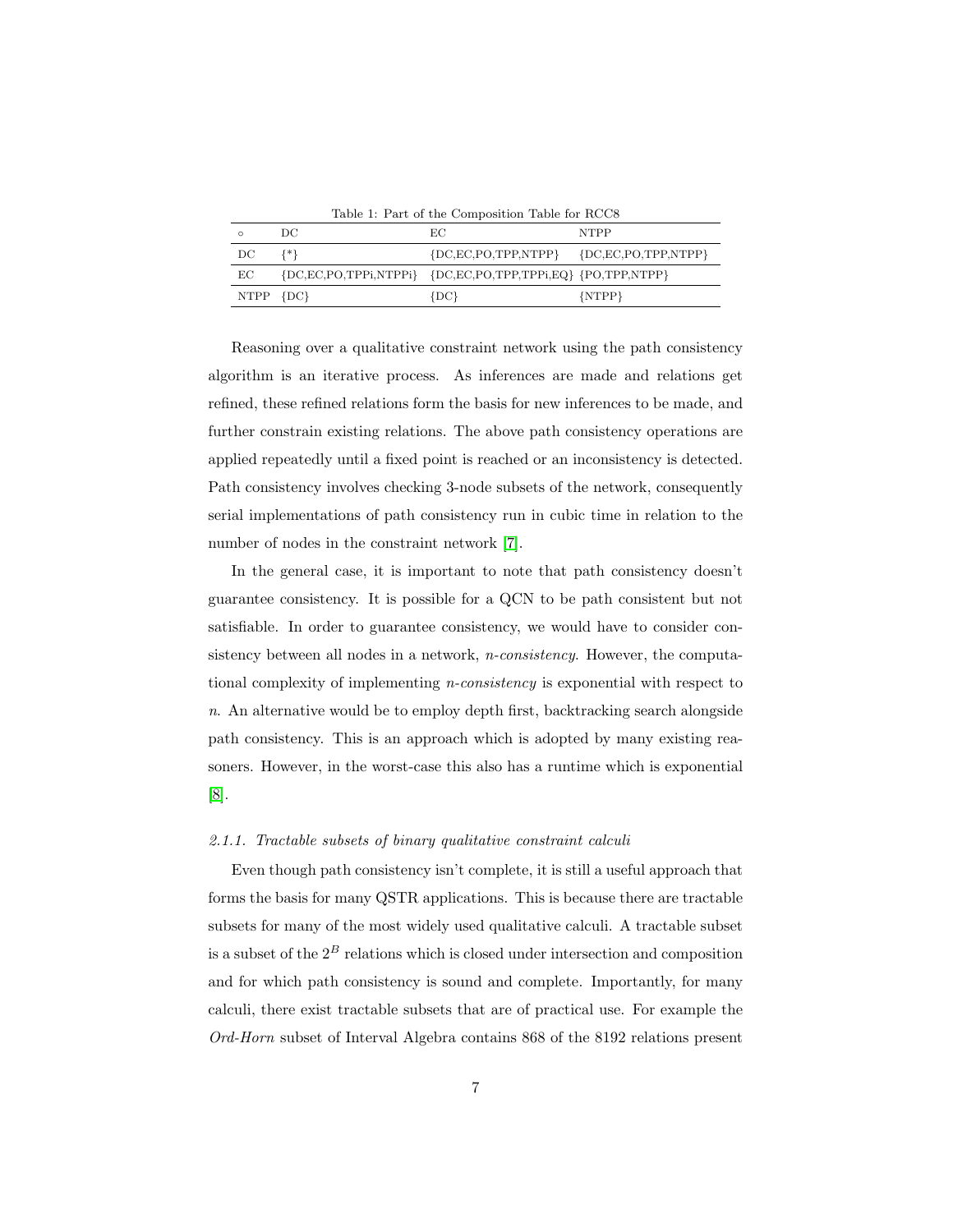in the full algebra including all 13 atomic relations [\[8\]](#page-35-2). Using path consistency in conjunction with the Ord-Horn subset can prove sufficient for many real world problems.

### 2.2. Parallel Distributed Programming

The big data phenomenon is widely acknowledged; the volume of datasets has continued to grow creating challenges for storage, processing and analysis. The sheer size and complexity of these datasets has led to new approaches for the processing of data. Instead of using a single, centralised machine, a parallel, distributed approach is used. A number of different computers are networked together in a cluster. The large dataset is split into smaller chunks, these chunks are distributed to different machines in the cluster, and the task is completed by each machine processing their chuck of data in parallel. The distributed approach allows for the processing of larger datasets and much faster processing than would be possible using a single machine.

Distributed computing brings with it challenges such as how to manage communication between different machines, how to split and distribute data, and how to deal with errors and task failures. Distributed computing frameworks such as Hadoop<sup>[2](#page-7-0)</sup>, Spark<sup>[3](#page-7-1)</sup> and Flink<sup>[4](#page-7-2)</sup> have been developed as general purpose infrastructures that handle these common aspects of parallel, distributed computing. Using a framework allows the developer to focus on the specific computation they need to implement instead of concerning themselves with the low level, messy elements of distributed computing.

Built around the MapReduce model, distributed computing frameworks also feature APIs that provide an abstraction for creating data processing programs. The MapReduce model involves two tasks, a map task that takes lines from the input dataset and outputs key-value pairs, and a reduce task where an aggregate operation is performed on groups of data items with the same key e.g. counting.

<span id="page-7-1"></span><span id="page-7-0"></span><sup>2</sup>https://hadoop.apache.org/

<span id="page-7-2"></span><sup>3</sup>https://spark.apache.org/

<sup>4</sup>https://flink.apache.org/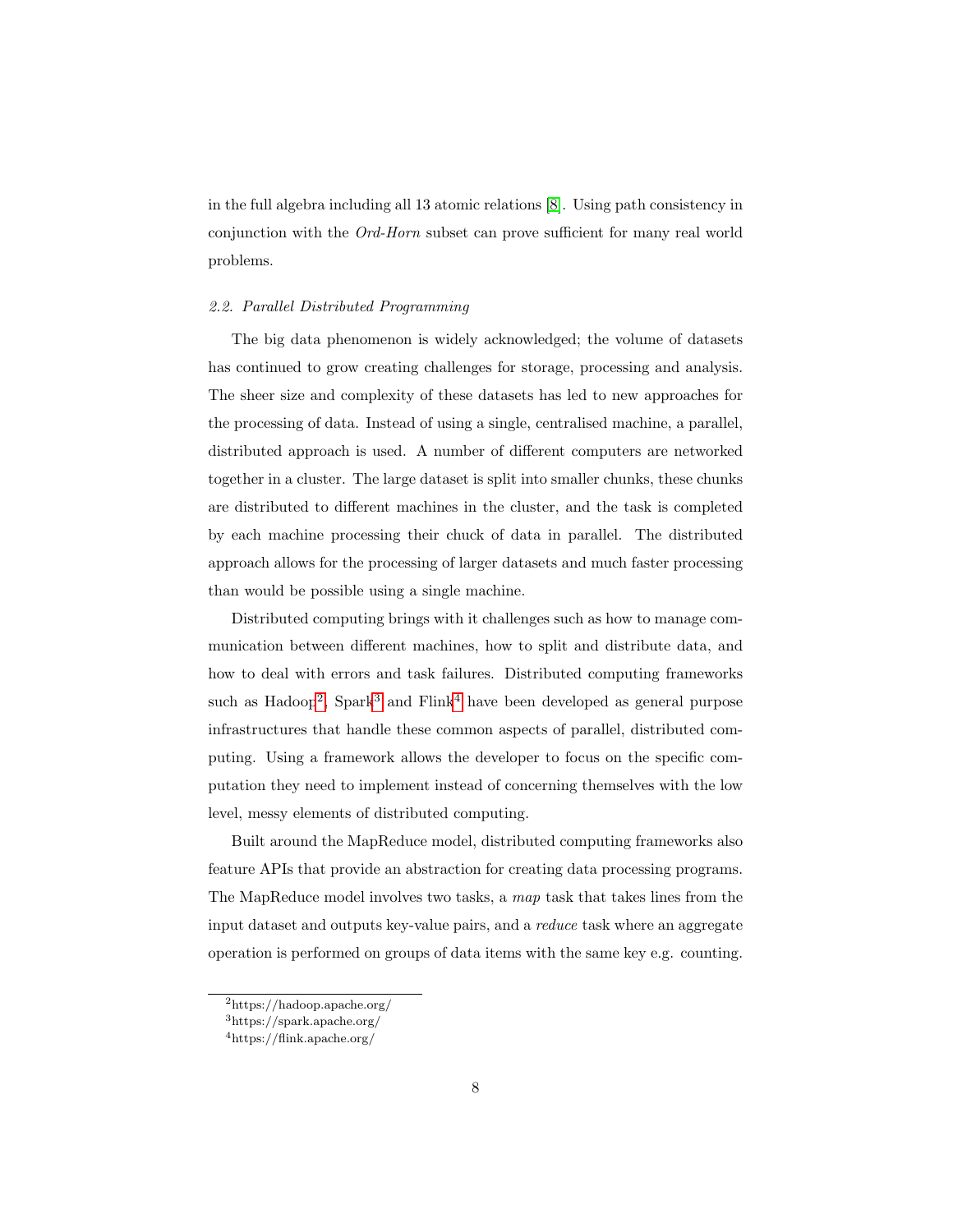The focus of this paper, ParQR, has been developed for use with the Spark framework. Spark offers a number of advantages that make it a good fit with QSTR. In additional to the fundamental map and reduce operations, the Spark API also provides joins, aggregations and filters. The data structure used in Spark, Resilient Distributed Datasets (RDDs), can be cached making Spark especially suitable for iterative applications, such as path consistency, where the same dataset needs to be processed repeatedly [\[9\]](#page-35-3). Datasets can be loaded from memory instead of disk, reducing processing times significantly.

## <span id="page-8-0"></span>3. Related Work

There have been many tools developed for reasoning over Qualitative Constraint Networks. An implementation of path consistency for Interval Algebra was first described by Allen [\[1\]](#page-34-0) in 1983. Subsequent reasoners introduced a backtracking search element to work alongside path consistency. Ladkin and Reinefeld [\[10\]](#page-35-4) described a general template for QSTR reasoners, and a number of optimisations for both path consistency and backtracking search have been proposed and evaluated since. These include use of the ORD-Horn class in backtracking [\[11\]](#page-35-5), skipping techniques, heuristics that determine which order constraints should be processed, pre-computing composition tables [\[12\]](#page-35-6), and monitoring and acting upon no goods (the reasons for dead-ends in depth first search) [\[13\]](#page-35-7). Many of these techniques have been implemented in modern reasoners such as the Generalised Qualitative Reasoner GQR [\[14\]](#page-36-0), which considered to be state of the art in terms of qualitative spatial temporal reasoning. A limitation of archetypal approaches to solving QCNs concerns memory requirements. Solvers typically use an adjacency matrix representation for a QCN where each element in the matrix represents a relation between connected nodes [\[14\]](#page-36-0). Maintaining a complete network in memory results in  $O(n^2)$  memory requirements (where n is the number of nodes). Consequently, large networks consisting of hundreds of thousands or millions of relations expose the memory limits of such tools [\[15\]](#page-36-1). Furthermore, even if memory requirements weren't an issue, the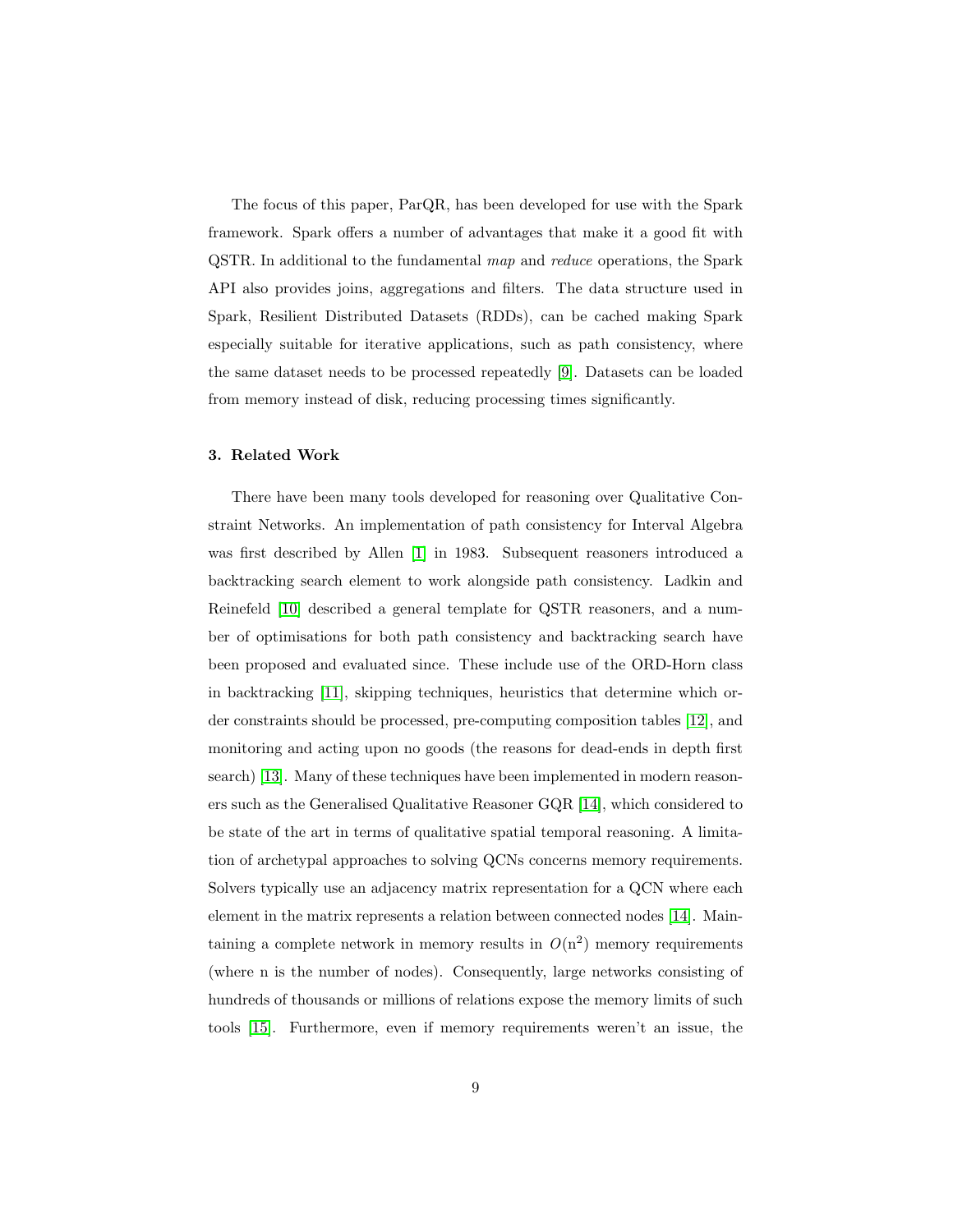search space requirements in path consistency and backtracking search for such large networks make runtime infeasible.

In recent years there has been significant interest in reasoning over large scale QCNs [\[16\]](#page-36-2),[\[17\]](#page-36-3) [\[18\]](#page-36-4) this has led to the implementation of techniques that mitigate the difficulties of reasoning over larger networks.

Bliek and Sam Haround [\[19\]](#page-36-5) consider the path consistency of triangulated, chordally complete constraint graphs. For triangulated QCNs, checking consistency for a subset of constraints implies consistency for the complete network. There are polynomial time algorithms that are capable of checking chordality and chordally completing a graph by adding fill edges so that longer cycles are no longer present. Path consistency is then reduced to simply checking the consistency of triangles in the constraint network, with no need to consider constraints between all nodes. In addition to the chordal requirements, it is important to note that such an approach is only sound and complete for certain calculi. For example, it has been shown that for QCNs with relations limited to one of the maximal tractable subsets of RCC8, the consistency of the chordal graph is equivalent to consistency of the complete graph [\[20\]](#page-37-0). Tools have been developed that are able to take advantage of chordal completion in order to reason over larger scale QCNs. For example, Sarissa [\[21\]](#page-37-1) uses a hash table based adjacency list, that only stores and reasons over the underlying chordal graph for a QCN. Experiments performed on real world RCC8 networks showed the reasoner was able to reason over real world GeoSpatial networks featuring millions of relations. The chordal completion approach is especially suited to relatively sparse networks; in more complex networks triangulation can result in an underlying chordal graph that is so dense that reasoning using this approach offers few efficiency gains. It is also worth noting that, although efficient algorithms exist for detecting chordal completion and adding fill edges, the problem of minimum chordal completion (chordal completion with as few fill edges as possible) is known to be NP-Complete [\[22\]](#page-37-2).

The other main strategy for dealing with large-scale networks that has generated significant interest from researchers is graph decomposition. For some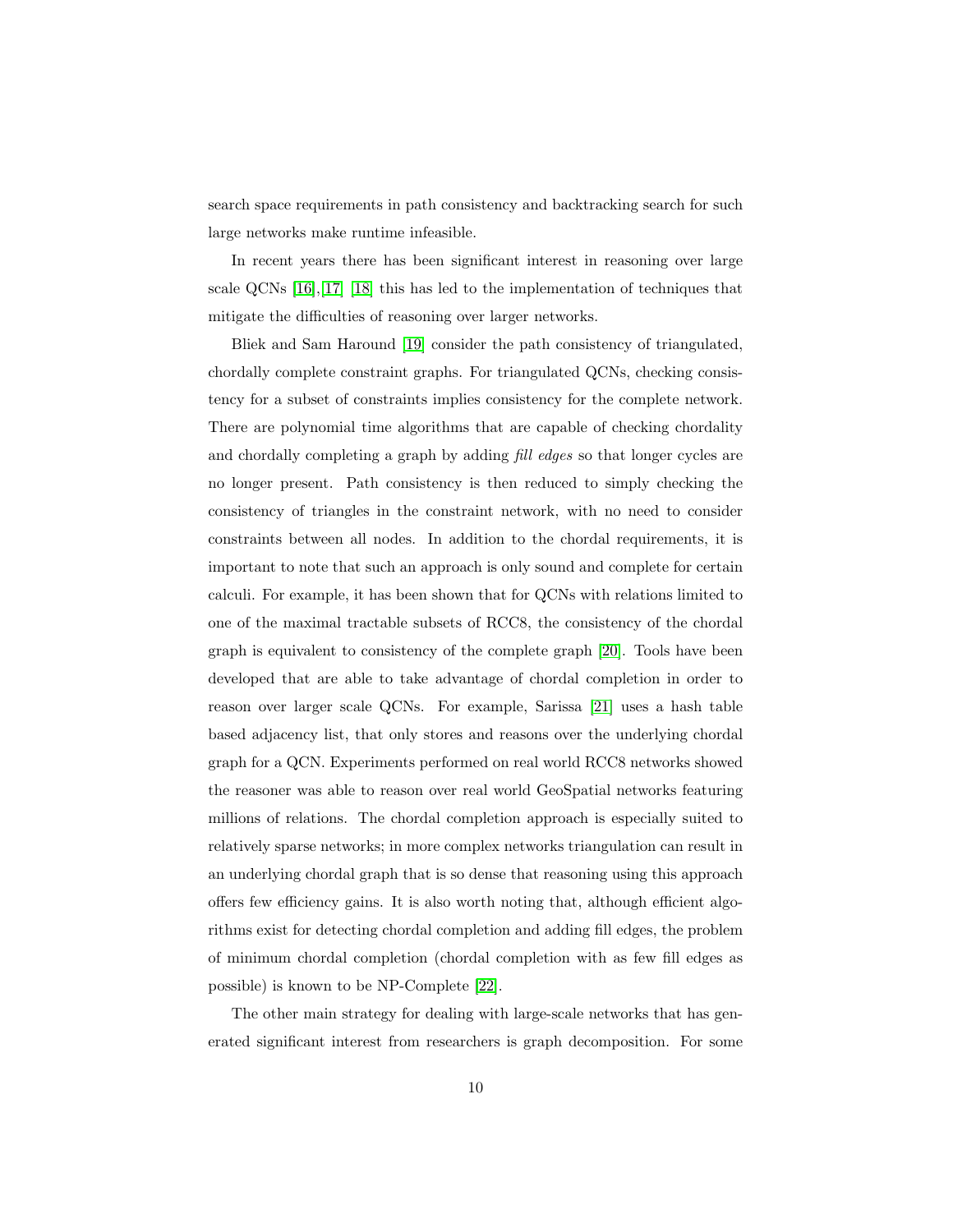qualitative calculi, the union of two path consistent networks that agree on common constraints between shared variables results in a larger network such that applying path consistency to the larger network doesn't change any of the constraints [\[23\]](#page-37-3). This is known as the patchwork property [\[24\]](#page-37-4) (also called Atomic Network Amalgamation Property (aNap) [\[23\]](#page-37-3) ). The patchwork property can be exploited to improve the performance of qualitative reasoners. A large unmanageable QCN can be split into sub-networks. The consistency of individual sub-networks can be checked and conclusions drawn about the consistency of the complete network. Decomposing into sub-networks also means that in total fewer constraints need to be checked as universal relations between variables in different sub-networks are disregarded when deciding satisfiability. This approach is sound and complete for many commonly used tractable subsets such as the ORD-Horn fragment of Interval Algebra and any of the maximal subsets of RCC8 [\[25\]](#page-37-5). Li et al. [\[23\]](#page-37-3) describe a method of recursively decomposing a network with the aim of removing unnecessary relations. The resulting sub-networks were encoded as Boolean formulas and consistency determined using a SAT solver. Experiments comparing their implementation to existing approaches show that using graph decomposition with SAT encoding performed favourably when solving hard instances of networks up to a size of 200 nodes. Sioutis et al. [\[15\]](#page-36-1) presented an algorithm that decomposed a QCN into biconnected components. The consistency of the sub-components could then be checked by any suitable QCN solver e.g.GQR. Experiments considered real world spatial networks, the largest of which featured hundreds of thousands of relations, and results showed decomposition significantly improved the performance of reasoners.

The approach presented in this paper, ParQR, takes a different approach to the consistency problem for large scale networks. Rather than using triangulation or graph decomposition, a distributed approach is used to spread reasoning tasks over multiple machines thus alleviating some of the problems associated with memory requirements and search space. ParQR isn't the first attempt to develop a parallel, distributed qualitative spatio-temporal reasoner. Mantle et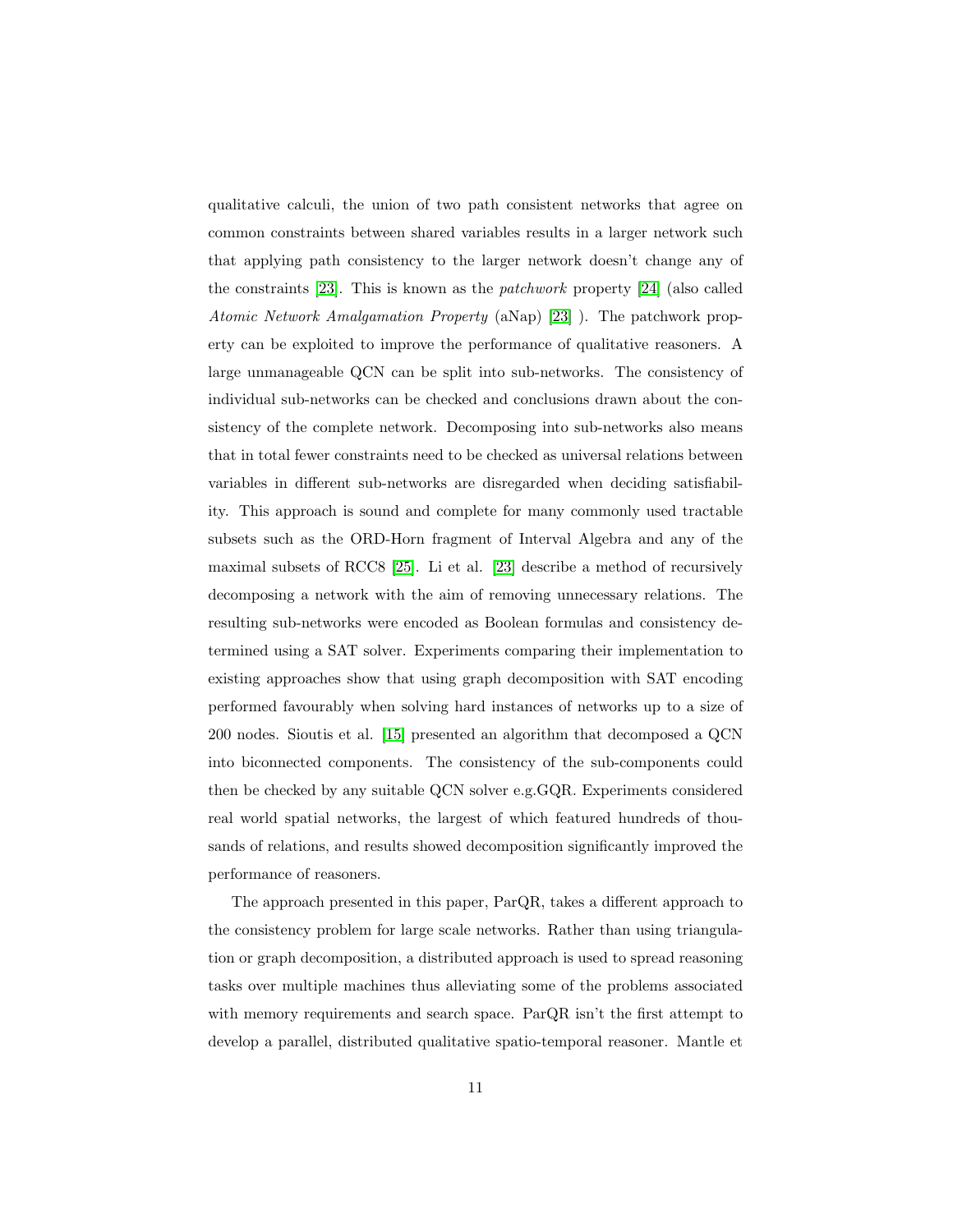al. [\[26\]](#page-37-6) implemented path consistency algorithms for Interval Algebra using a distributed approach. Experimental results show they were able to reason over datasets of 10 million relations. MRQUSAR [\[27\]](#page-38-0) and MRQUTER [\[28\]](#page-38-1) are distributed spatial/temporal reasoners that use the MapReduce framework. Input sizes of 6 million relations were used in the evaluation presented in [\[27\]](#page-38-0). Each of these implementations show limitations. In all cases evaluations only considered synthetic datasets with specific characteristics. In [\[26\]](#page-37-6) input networks had an average degree of 2, and although at points dense networks were generated these were much smaller in size (thousands of relations) and derived from a sequence of relations which made it much easier for the reasoner to balance the workload. The networks used to test MRQUSAR were also synthetically generated with every node having a degree of exactly one. In fact a spanning tree was generated with no branches. So although both these reasoners show potential, they are limited in terms of scalability, and have only demonstrated the ability to handle sparse networks. There isn't the evidence to suggest they can handle large scale real world networks.

A specific use case discussed in this paper is that of linked open data from the semantic web. Previously, there has been research into the implementation of QSTR techniques using semantic web technologies. Batsakis et al. [\[29\]](#page-38-2) describe the use of SWRL rules to encode composition tables for both IA and RCC8. Reasoning is then handled by the off the shelf OWL reasoners HermiT <sup>[5](#page-11-0)</sup> and Pellet <sup>[6](#page-11-1)</sup>. Experimental results show their approach is able to reason over tractable RCC8 networks consisting of 100,000 regions in less than 250 seconds. Although this performance is adequate for many applications this is still some way from handling large-scale datasets consisting of millions of relations.

<span id="page-11-1"></span><span id="page-11-0"></span><sup>5</sup>http://www.hermit-reasoner.com/

 $6$ https://www.w3.org/2001/sw/wiki/Pellet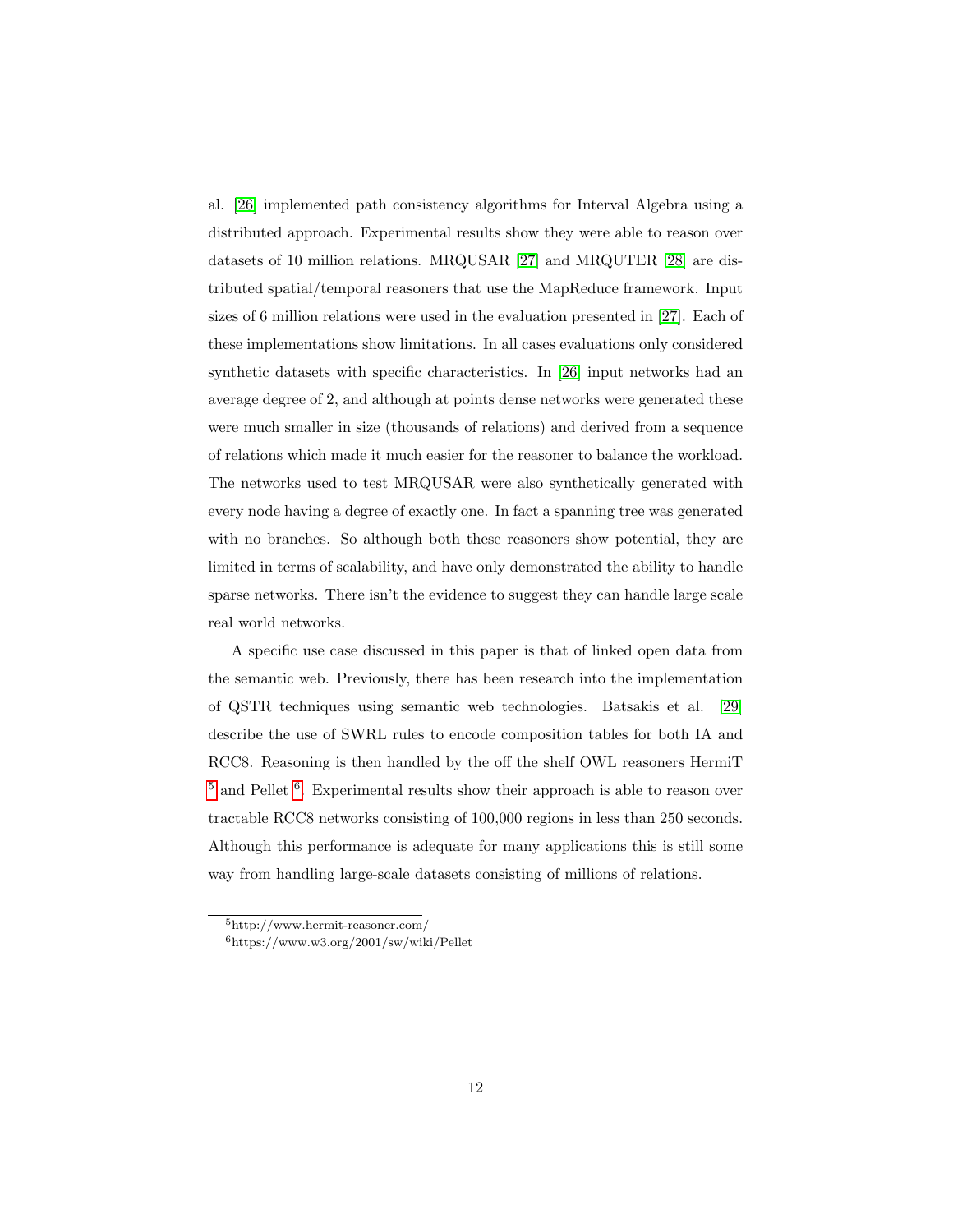## 4. ParQR Implementation

The ParQR system is a distributed implementation of path consistency for qualitative constraint calculi. ParQR is written using the Scala programming language and the Apache Spark framework. It builds on the implementation presented in [\[26\]](#page-37-6) but provides improvements in a number of key areas <sup>[7](#page-12-0)</sup>. First, the reasoner is generalised. ParQR is able to reason using various qualitative constraint calculi; previously the reasoner only worked with Allen's Interval Algebra. Second, a number of optimisations allow it to handle larger, more complex networks, these include pre-computation of look-up tales for composition and intersection operations, and the use of numeric ids to represent relations resulting in reduced memory requirements. Fig[.3](#page-12-1) provides a high level overview of the stages involved in ParQR's reasoning. Algorithm [1](#page-13-0) describes the primary function used to execute these stages.



<span id="page-12-1"></span>Figure 3: ParQR Stages

The reasoner requires two inputs. An input dataset in the form of a qualitative constraint network and a calculus configuration file. Each line from the input dataset represents a labelled edge from the network in the form of a tuple  $(i, R_{ij}, j, k)$ , where i and j are nodes in the network,  $R_{ij}$  the relation between these nodes, and  $k$  the distance between the two nodes. All input lines have a value of 1 for k. This distance value is required to limit duplicate inferences

<span id="page-12-0"></span><sup>7</sup>The source code is available at https://github.com/mmantle-hud/ParQR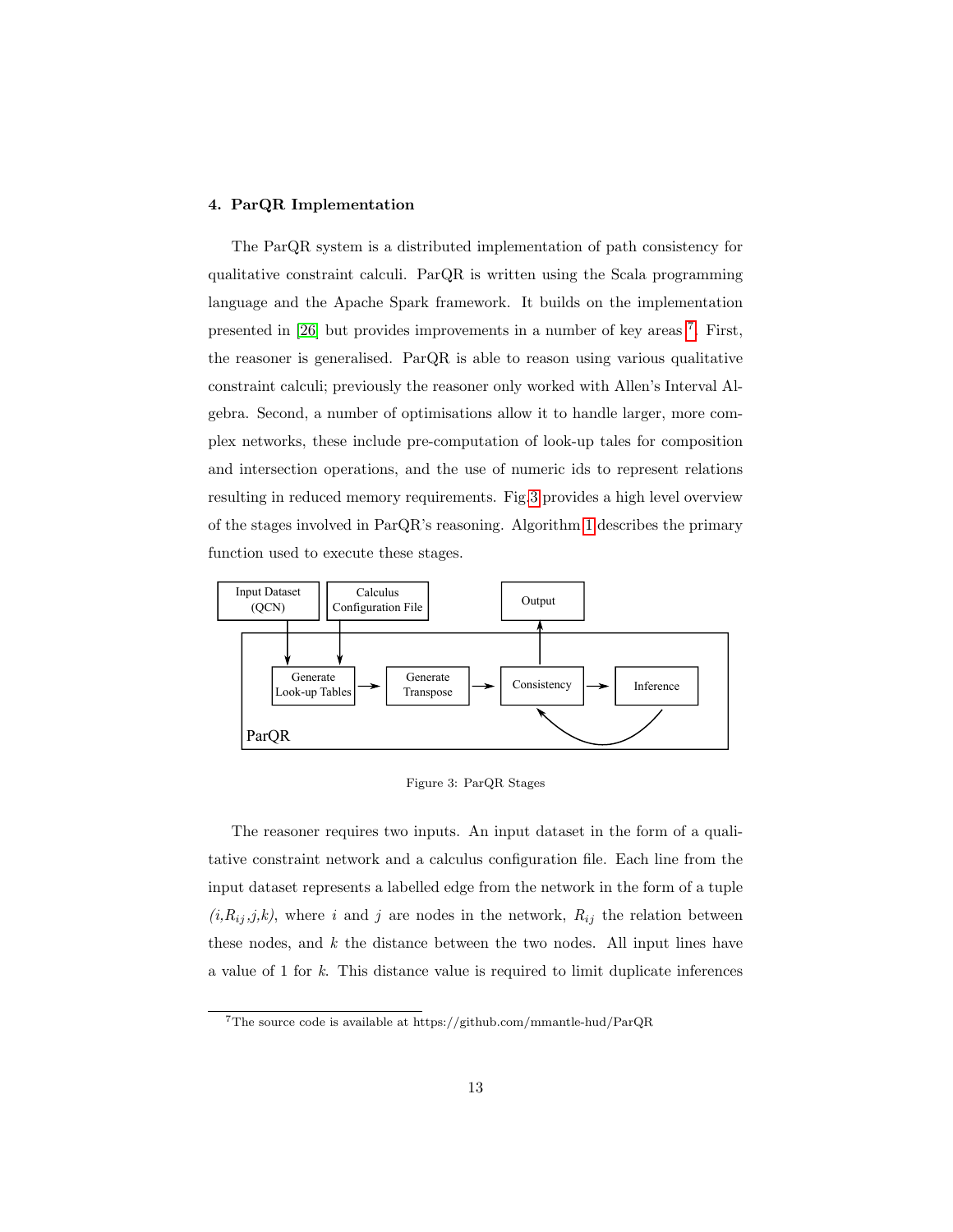and is explained in more detail in Section [4.6.](#page-19-0) The configuration file specifies the atomic relations, the inverse relations, and the basic composition table for a calculus e.g. for Interval Algebra or RCC8. In the first stage of ParQR, the inputs are used to generate complete composition and intersection look-up tables for the network. The transpose of the network is then added so that all possible inferences can be made. The key part of the reasoner is where new relations are derived and the consistency of the network is tested. These two stages, inference and consistency, occur iteratively until a fixed point is reached or an inconsistency in the network is detected. Further details on the stages presented in Fig[.3](#page-12-1) are provided in the following sections.

## Algorithm 1 ParQR

| ParQR(QContext, calculus)                                |  |
|----------------------------------------------------------|--|
| //Generate Look-up Tables                                |  |
| generateLookupTbl(QCnetwork, calculus)                   |  |
| //Generate Transpose                                     |  |
| $Q$ Cnetwork= $Q$ Cnetwork $\cup$ QCnetwork <sup>T</sup> |  |
| //Consistency                                            |  |
| $Q$ Cnetwork=consistency( $Q$ Cnetwork)                  |  |
| $count=0$                                                |  |
| $i=1$                                                    |  |
| while QCnetwork.count() $\neq$ count                     |  |
| $count = QContext.count()$                               |  |
| // Inference                                             |  |
| $newEdges=inference(QContext, i)$                        |  |
| //Consistency                                            |  |
| $Q$ Cnetwork=consistency( $Q$ Cnetwork $\cup$ newEdges)  |  |
| $i++$                                                    |  |
| end while                                                |  |

#### <span id="page-13-0"></span>4.1. The Inference Stage



<span id="page-13-1"></span>Figure 4: The Inference Stage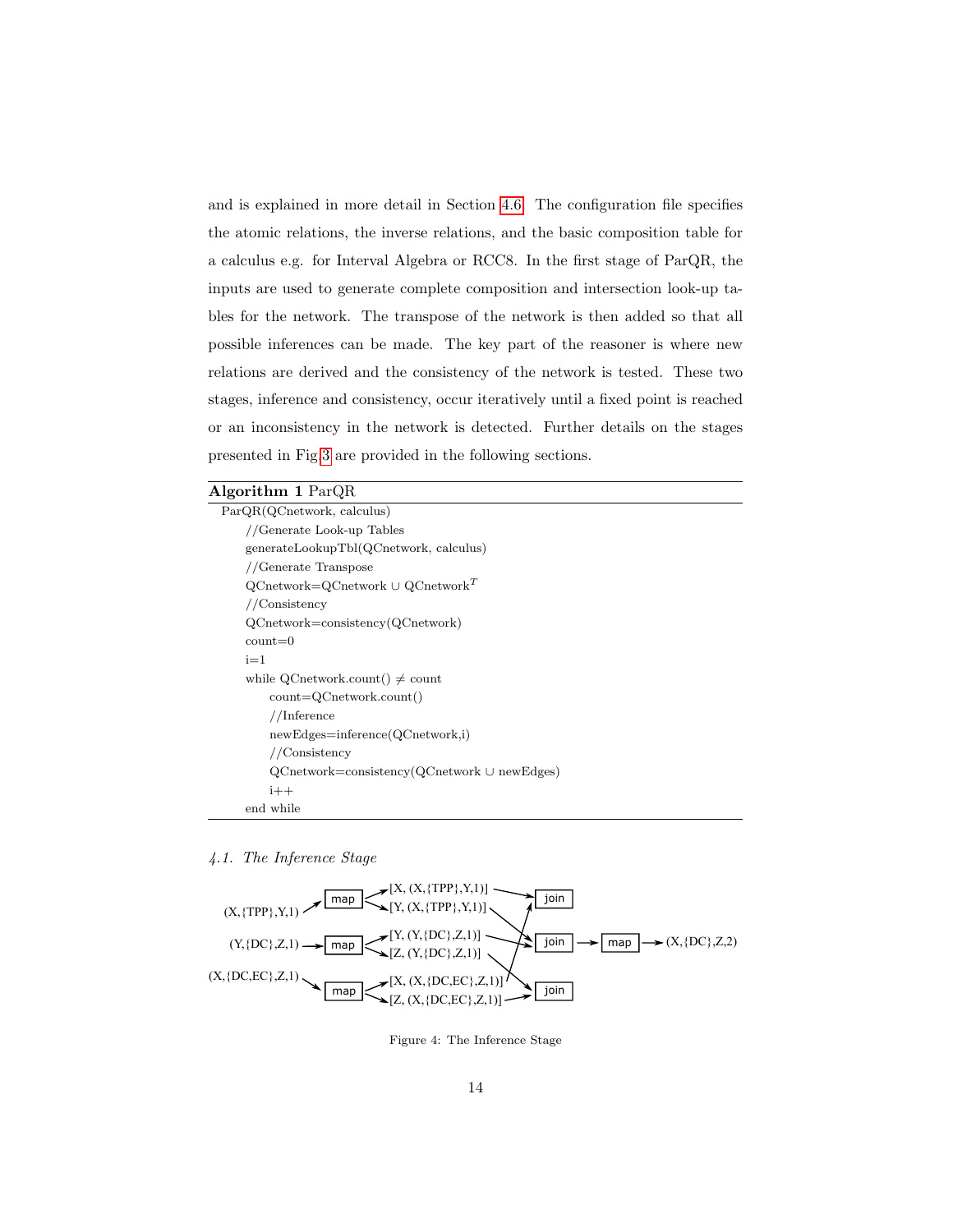Inference is used to derive new relations between nodes in the constraint network. Fig[.4](#page-13-1) shows a simple example. The map and join operations are executed in parallel, allowing workload to be distributed across a number of different machines. For each edge in the dataset, a map operation returns keyvalue pairs where the key is a node in the network and the value is a labelled edge e.g.  $[Y,(X,\{TPP\},Y,1)]$ . Two key-value pairs are emitted for each input tuple, first with the head node as key and again with the tail node as key. Keyvalue pairs with common keys are then sent to the same join process. Tuples are joined when the tail node of one edge matches the head node of a second edge. In Fig[.4](#page-13-1) a join is possible between  $(X, \{TPP\}, Y, 1)$  and  $(Y, \{DC\}, Z, 1)$ . The tuples are joined on node Y. In fact, this is the only join possible. For example, it isn't possible to join  $(X, \{TPP\}, Y, 1)$  and  $(X, \{DC, EC\}, Z, 1)$  as the common node is a head node in both tuples. A map operation then takes joined pairs and derives the implied relation between nodes using a composition look-up table. Again using the example from Fig[.4](#page-13-1) there is one possible derivation:

 $(X, {TPP}, Y, 1) \circ (Y, {DC}, Z, 1) \rightarrow (X, {DC}, Z, 2)$ 

Pseudocode for the inference stage can be seen in Algorithm [2.](#page-15-0) Smart Strategy refers to an optimisation used to prevent duplicate derivations and is explained in more detail in Section [4.6.](#page-19-0)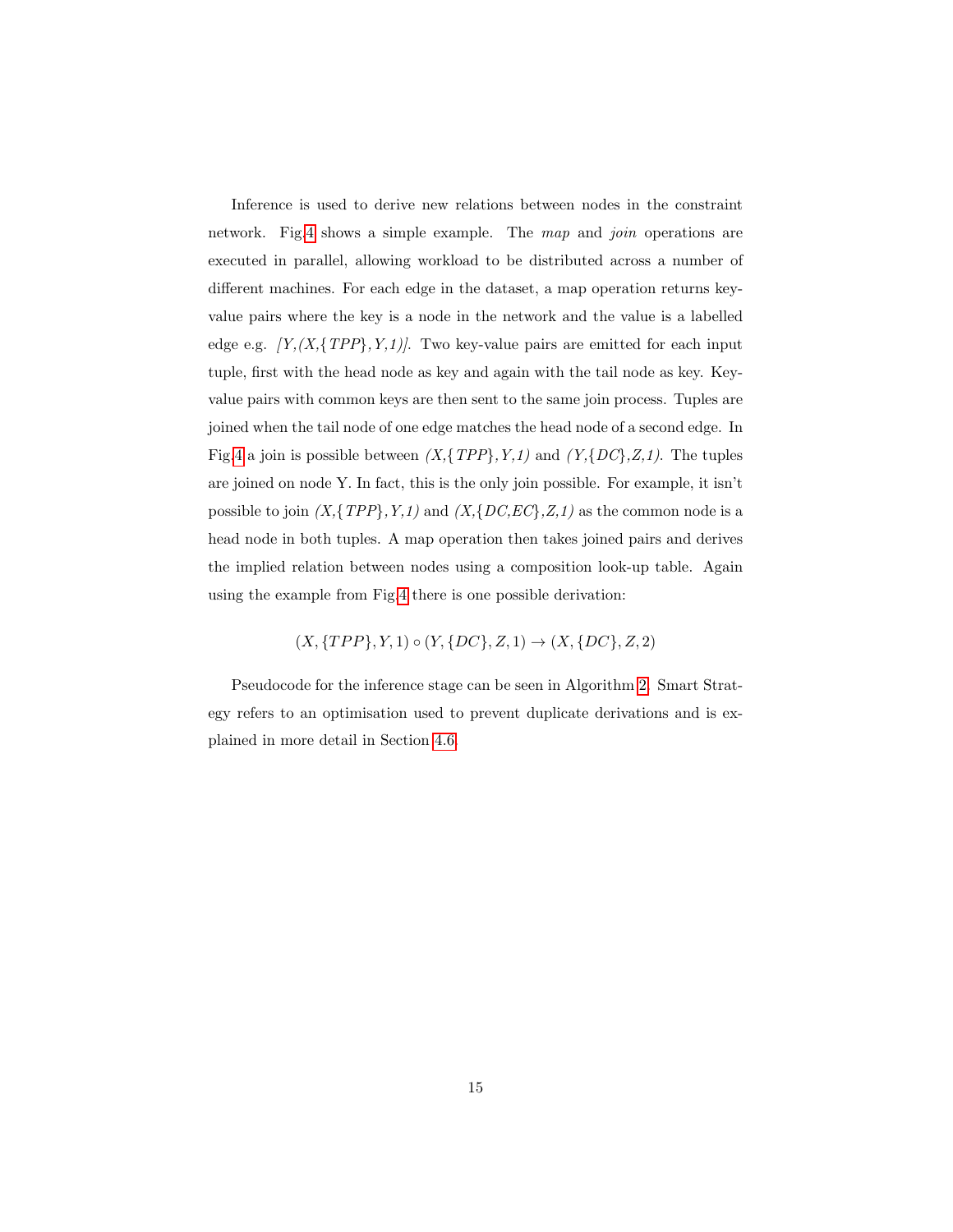#### Algorithm 2 Inference (Smart Strategy)

```
inference(QCnetwork, i)
 //QCnetwork: A collection of edges
 //e.g. [(X, {TPP}, Y, 1), (Y, {TPP}, Z, 1), ...]//i: The iteration number e.g. 1headEdges=QCnetwork
          .filter(edge \Rightarrow edge.distance=2^{i-1}.map(edge \Rightarrow (edge.tailInterval, edge)
tailEdges = QCnetwork
           .filter(edge \Rightarrow edge.distance \leq 2^{i-1})
           .map(edge ⇒ (edge.headInterval, edge)
joinedEdges = headEdges.join(tailEdges)newEdges=joinedEdges.map((key,(headEdge,tailEdge))⇒(
          \label{eq:head} \text{headInterval} = \text{headEdge}.\text{headInterval}tailInterval = tailEdge.tailIntervalinferredRelation = lookUp(headEdge:relation, tailEdge:relation)distance = tailEdge.distance+headEdge.distance
          return (headInterval, inferredRelation, tailInterval, distance)
          ))
```
return newEdges

## <span id="page-15-0"></span>4.2. The Consistency Stage



<span id="page-15-1"></span>Figure 5: The Consistency Stage

Before the reasoning process begins and after new relations have been derived through the inference stage, it is necessary to check the consistency of the dataset. Fig[.5](#page-15-1) shows an example for the consistency stage of ParQR. Again map and reduce By Key operations are executed in parallel. Consistency checking involves sending all edges incident to the same two nodes in the network to the same reduce process. An edge may have originated from the existing dataset or from the inference stage. First, a map operation outputs a key-value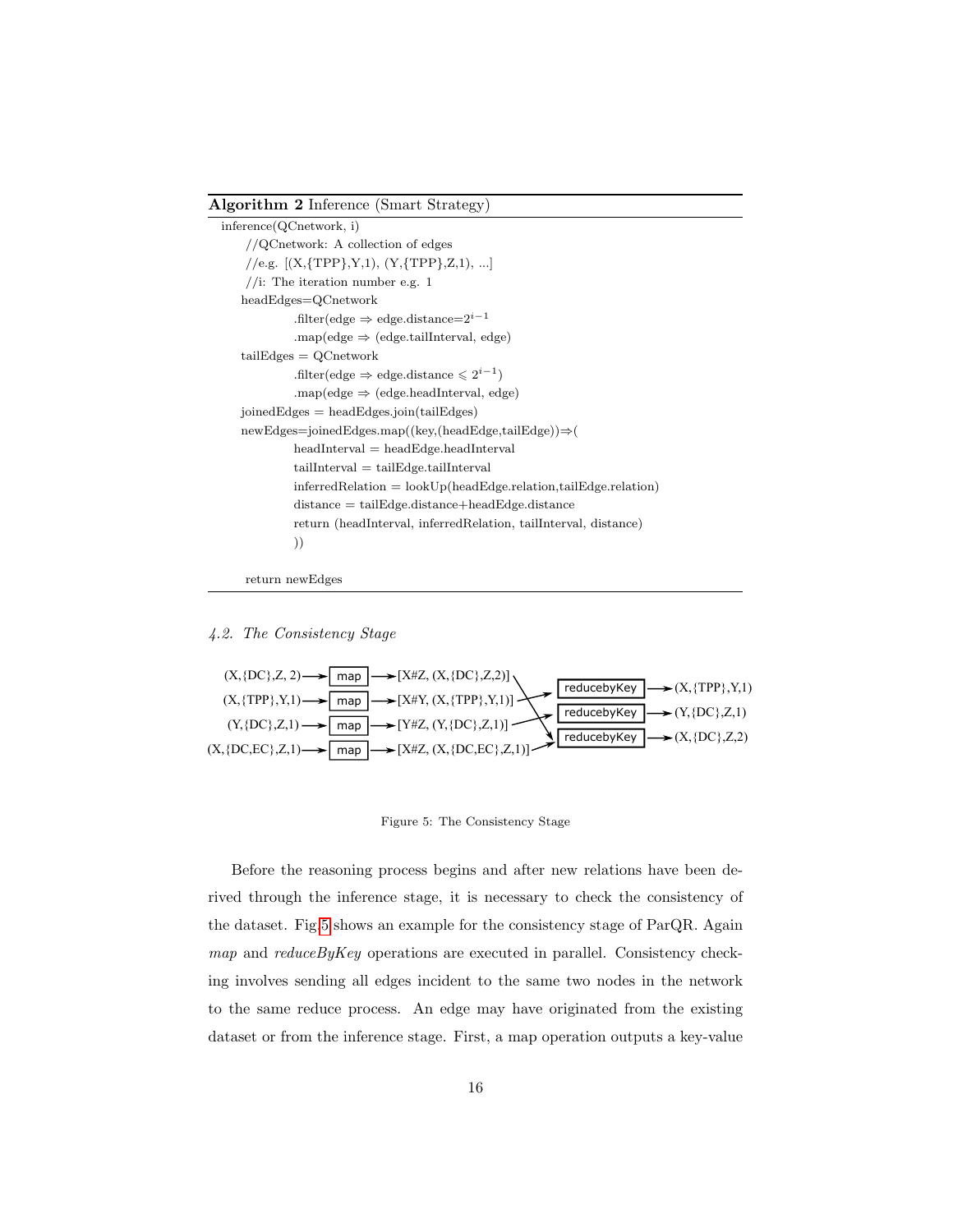pair for each tuple in the dataset. This time the key encodes both the head and tail nodes of the edge e.g.  $Y#Z$ . Key-value pairs with the same key are sent to the same reduce process. Reduction involves finding the intersection of the relations between the edges. The example in Fig[.5](#page-15-1) is a simple one, only the bottom *reduceByKey* process receives multiple tuples,  $(X, \{DC\}Z, 2)$  and  $(X, \{DC, EC\}, Z, 1)$ , with the intersection resulting in  $(X, \{DC\}, Z, 2)$ . An intersection that results in an empty set indicates an inconsistency in the network that the system alerts. Algorithm [3](#page-16-0) describes the consistency stage.

Consistency involves updating the relations between nodes. These updated relations can form the basis for further inferences. Therefore, the two stages, inference and consistency happen iteratively until no new inferences can be made or an inconsistent network is detected. Please refer back to Algorithm [1](#page-13-0) for the main program loop.

| <b>Algorithm 3</b> Consistency Checking (Smart Strategy)                         |
|----------------------------------------------------------------------------------|
| consistency(QContext, i)                                                         |
| //QCnetwork: A collection of edges e.g. $[(X, {TPP}, Y, 1), (Y, {TPP}, Z, 1), ]$ |
| //i: The iteration number e.g. 1                                                 |
| keyedEdges=QCnetwork                                                             |
| .map(edge $\Rightarrow$ (edge.tailInterval+'#'+edge.headInterval, edge))         |
| $\text{consistentEdges}$ =keyedEdges.reduceByKey((edgeA,edgeB) $\Rightarrow$     |
| $head = edgeA \n . headInterval$                                                 |
| $tail = edgeA.taillnterval$                                                      |
| intersect = edgeA.relation $\cap$ edgeB.relation                                 |
| if $ $ intersect $  = 0$                                                         |
| //inconsistency detected                                                         |
| stop()                                                                           |
| end if                                                                           |
| if edgeA.distance= $2^i$ and $ $ edgeB.relation $ $ > $ $ intersect $ $          |
| $distance = edgeA.distance$                                                      |
| else if edgeB.distance= $2^i$ and $ $ edgeA.relation $ $ > $ $ intersect $ $     |
| $distance = edgeB.distance$                                                      |
| else                                                                             |
| $distance = Math.min(edgeA.distance, edgeB.distance)$                            |
| end if                                                                           |
| return (head, intersect, tail, distance)                                         |
|                                                                                  |
|                                                                                  |

<span id="page-16-0"></span>return consistentEdges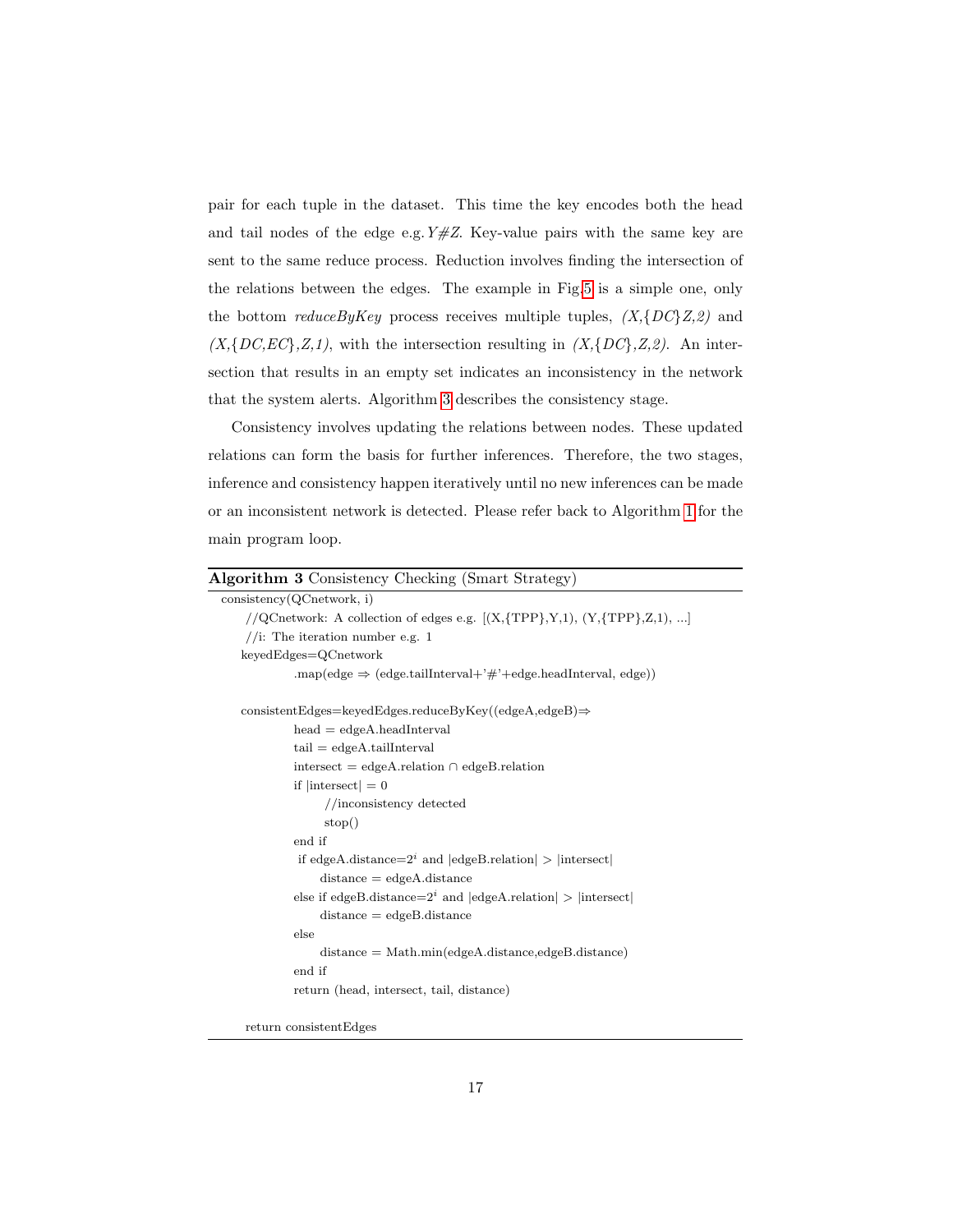### 4.3. Generate Transpose

Before reasoning begins the transpose of the initial network is added. This is to ensure that all possible inferences can be made. For example, consider the simple constraint network  $[(X, {R_{XY}}, Y), (Z, {R_{ZY}}, Y)]$ . It isn't possible to infer a relation between the nodes  $X$  and  $Z$  as joins are made between the tail node of one edge and the head node of another edge. After adding the inverse of each relation i.e.  $(Y, \{R_{YX}\}, X)$  and  $(Y, \{R_{YZ}\}, Z)$ , the composition operation is then possible e.g.  $(X, \{R_{XY}\}, Y) \circ (Y, \{R_{YZ}\}, Z) \rightarrow (X, \{R_{XZ}\}, Z)$ . Therefore the transpose of the initial constraint network is added as a pre-processing step.

## 4.4. Generate Look-up Tables

The ParQR implementation involves the use of three operations on relations. The inverse of all relations is added as a pre-processing step. Composition takes place during the inference stage to derive new relations, and intersection takes place during consistency checking. Based on the input datasets, ParQR computes the results of these operations in advance. Specifically, the input dataset is analysed to identify the relations present. The composition of all possible combinations of these input relations is then calculated, along with all possible intersections between these relations. These calculations are repeated for the relations resulting from these operations, and continue iteratively until no new relations are identified. At the end of this process tables consisting of all possible composition and intersection results that could arise in the ensuing path consistency implementation are generated. These look-up tables are distributed to all machines in the computing cluster prior to the start of reasoning.

In the worst case we generate a table with  $2 \cdot 2^{|\mathcal{B}|-1}$  entries for every possible composition of relations. However, ParQR only really has value as a reasoner for working with tractable subsets of binary qualitative constraint calculi. Additionally, in many large scale real world networks, the number of distinct relations present in the input dataset is often fairly small.

This pre-computation offers a number of performance advantages. First, operations, particularly composition, are simplified. In a naive approach to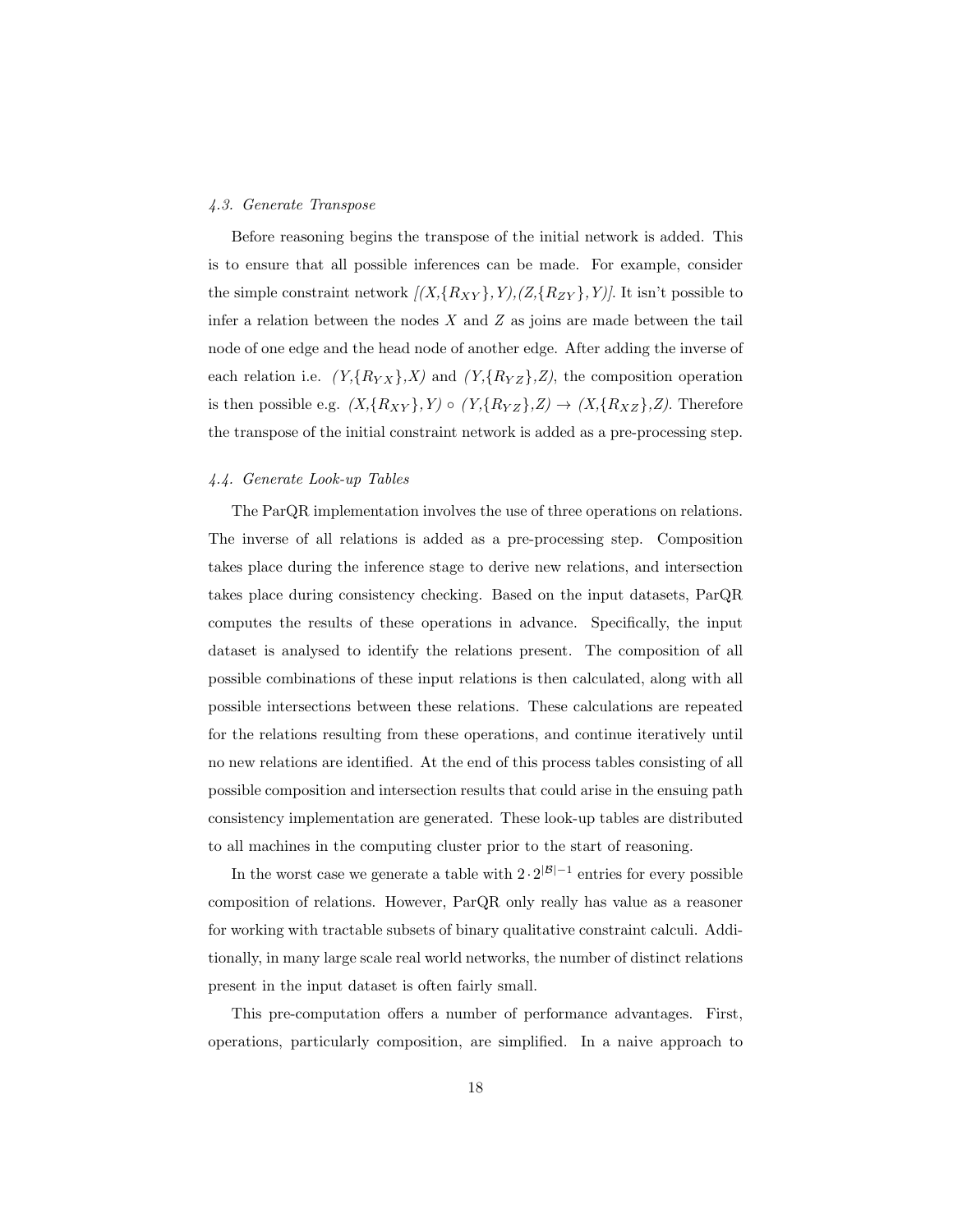composition, results are computed through splitting disjunctive relations into atomic symbols, and then taking the union of the composition of each pair of atomic relations. This computation is implemented using a nested loop. Through pre-computing, composition is simplified to a single table look-up. ParQR isn't alone in pre-computing to improve performance. Hogge's method [\[30\]](#page-38-3) [\[10\]](#page-35-4) is a long standing approach that involves splitting each relation into two parts, performing composition using the constituent parts and then taking the union of the results. Consequently composition is reduced to four operations. GQR can also be run to pre-compute composition tables, either a full precomputation or using Hogge's method [\[14\]](#page-36-0).

Second, because the composition and intersection operations are pre-computed and involve looking up single values in a table, it isn't necessary to represent relation symbols in a collection class. This means relations, including disjunctive ones can be represented as numeric ids. Big data applications often have significant memory requirements. One way to reduce memory usage is to use a data representation that relies on primitive types. Typical path consistency implementations would use a collection class e.g. a bit array to represent relation symbols in a QCN. ParQR uses numeric ids to represent, not only nodes in the network, but relations as well, providing optimised memory usage.

### 4.5. Partial network

Unlike many existing QCN reasoners, ParQR doesn't maintain an entire network in memory. Instead, only relations where some information is known (i.e. the relation is not  $\mathcal{B}$ ) form the input dataset. During inference, if the composition of two relations results in  $\mathcal{B}$ , then this information isn't added to the dataset. This also serves the purpose of reducing the memory requirements for the application. However, in the case of dense networks, where it is possible to infer useful information between many nodes in the network, the memory requirements are still a limiting factor.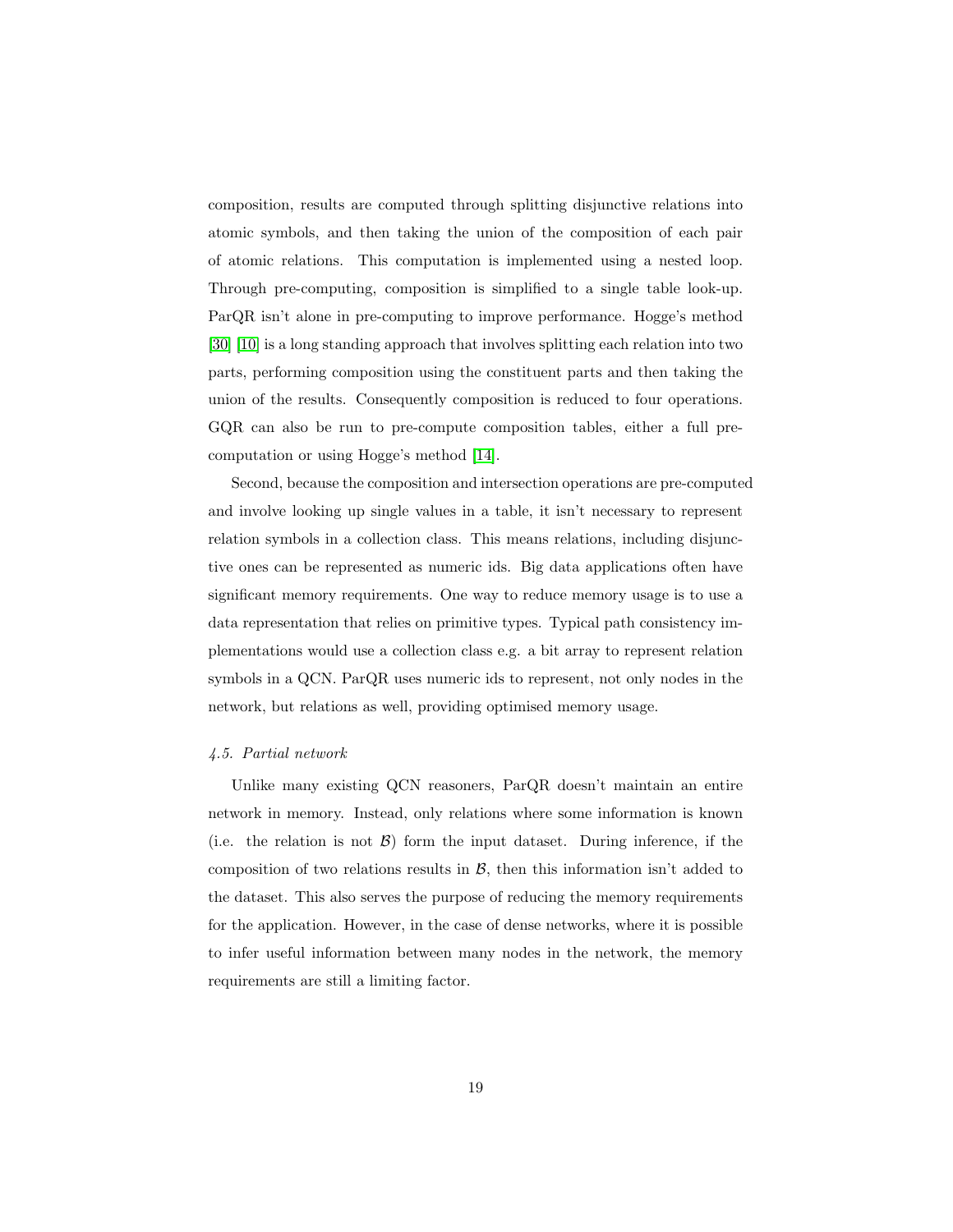#### <span id="page-19-0"></span>4.6. Limiting duplicates



<span id="page-19-1"></span>Figure 6: Derivation of Duplicate Relations in a Naive Implementation

One problem with a naive implementation suggested by Fig[.4](#page-13-1) is the derivation of duplicate relations. At each iteration, the inference stage executes joins between all edges with matching nodes, including joins that were performed in a previous iteration. Consequently at each iteration, the size of the joined dataset gets larger and larger, with many of the joins simply being duplicates of those performed at earlier rounds. See Fig[.6](#page-19-1) for an example. Join size is often a performance bottleneck in distributed applications as data needs to be shuffled through the cluster so that items with a common key can be processed at the same machine. In a naive implementation join size quickly becomes a limiting factor for the scalability of the reasoner.

Strategies for limiting duplicate derivations in a parallel, distributed environment similar to those used in ParQR have been studied previously e.g. Afrati &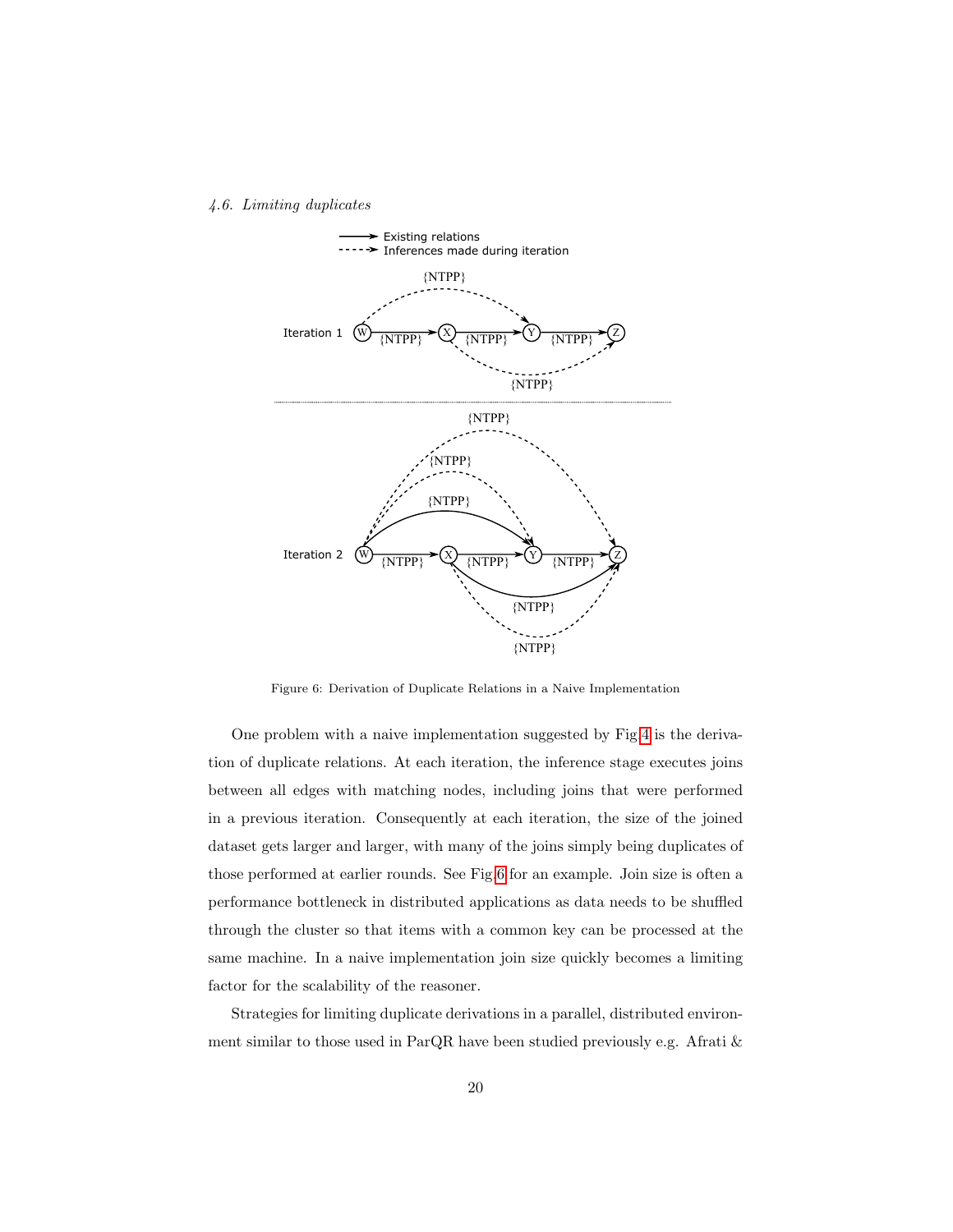Ullman [\[31\]](#page-38-4). They describe a property of certain distributed algorithms called unique decomposition. In algorithms that exhibit unique decomposition, the path between two nodes is only discovered once. In the case of ParQR, the join between two labelled edges is only executed once. For example, in Fig. [6](#page-19-1) ideally the join between  $(X, \{NTPP\}, Y)$  and  $(Y, \{NTPP\}, Z)$  would take place at iteration 1, but not at iteration 2. Duplicate joins are prevented by storing the distance between nodes as part of each tuple. This distance value can then be used to filter which tuples can take part in the join at a given iteration.

A specific example would be a Left-Linear implementation [\[31\]](#page-38-4). At iteration  $i$ , in the inference phase, only those tuples with a distance of  $i$  can form the left side of the join, and only edges from the initial input can form the right side of the join. The newly derived tuple is assigned a distance value that is the sum of the distances of the two joined tuples. One disadvantage of a linear algorithm is that the number of iterations necessary to make all inferences is equal to the length of the longest path in the network. Depending on the structure of the network this can be prohibitive especially when dealing with large-scale QCNs.

An alternative algorithm, that also displays the unique decomposition property, is the Smart algorithm  $[32]$ . At iteration i, Smart combines tuples with a distance value of  $2^{i-1}$  with tuples where the distance is strictly less than  $2^{i-1}$ . Smart has the advantage that the number of iterations is logarithmic with respect to the longest path in the network. Although in many cases this makes it preferable to a linear algorithm, in some circumstances it can be advantageous to spread the volume of generated data over a greater number of iterations, as in the Left-Linear algorithm. ParQR offers flexibility, as an input parameter can be used to specify whether a Left-Linear or Smart strategy should be used for a particular execution of the reasoner.

It is also important to note that regardless of which strategy is adopted, duplicate derivations still occur, it is simply that when using a Smart or Left-Linear strategy, duplicate derivations via the same path are eliminated. Fig[.7](#page-21-0) shows an example where the same relation between two nodes is derived multiple times, however each derivation occurs through a different path. This is especially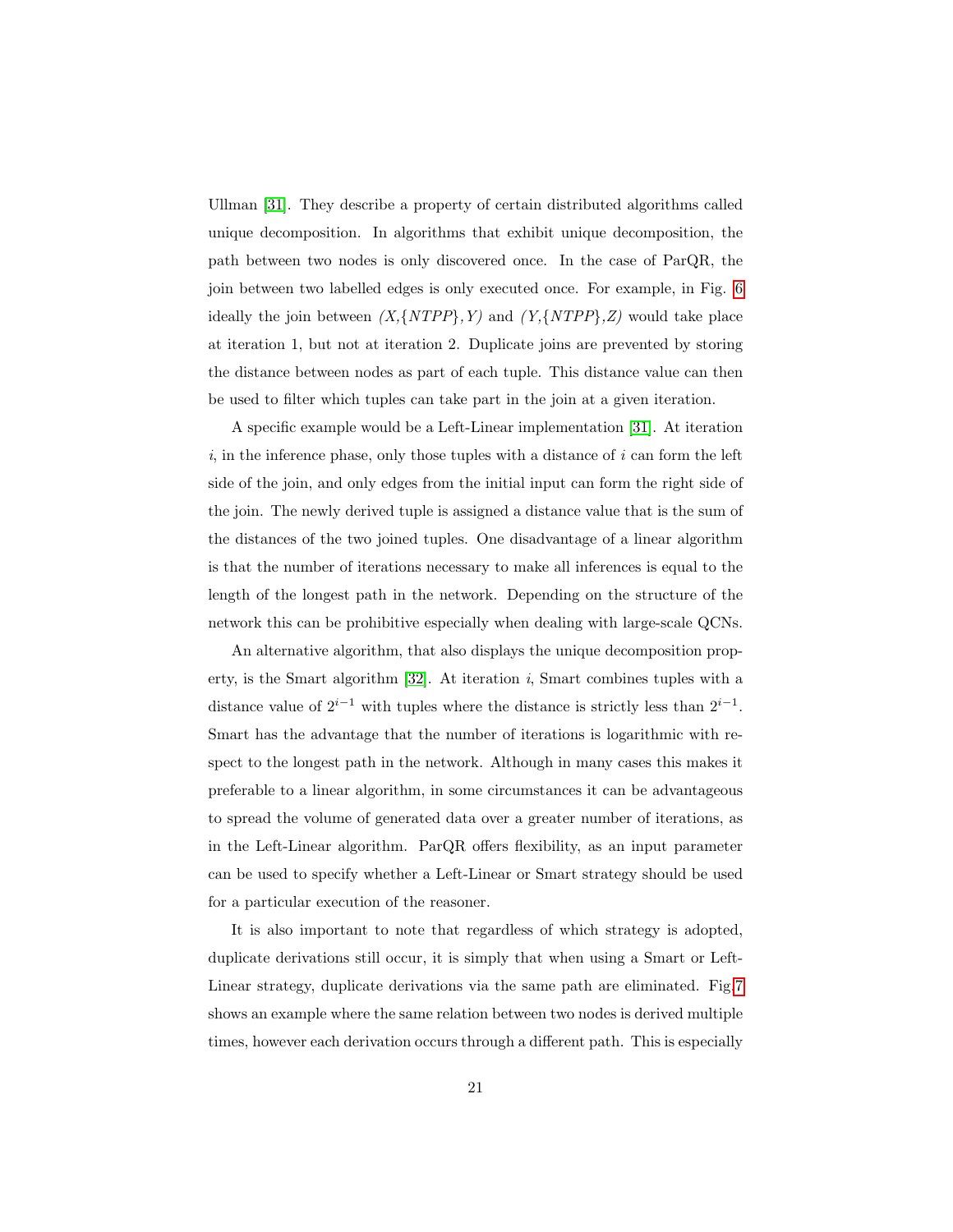

<span id="page-21-0"></span>Figure 7: Duplicate Derivations

a problem in dense networks, where at points, so much data is generated that the memory limits of the application are exceeded.

Previous, work on recursive algorithms in a distributed environment such as that by Afredi & Ullman has focussed on reachability algorithms such as transitive closure. A feature of these algorithms is that even when duplicate derivations do occur (because of the different paths between two nodes) these duplicates are removed via a set difference operation. These algorithms are only interested whether it is possible, for some condition, to reach one node from another, not the actual path taken. An implementation of path consistency for QSTR is somewhat different, as different paths can yield different inferences.

Consequently, consideration needs to be given to how to deal with relations derived using different paths between the same two nodes. Removing duplicates is the responsibility of the consistency phase. All edges between the same two nodes are sent to the same reduce process, where the intersection of the relations between two nodes is used to refine relations and check for inconsistencies. At this point a decision needs to be made whether or not to allow the resulting refined edge to form the basis for inference in the following round. In the case of the Smart algorithm if at iteration  $i$  a new inference has been made resulting in a path distance of  $2<sup>i</sup>$  between two nodes, and the cardinality of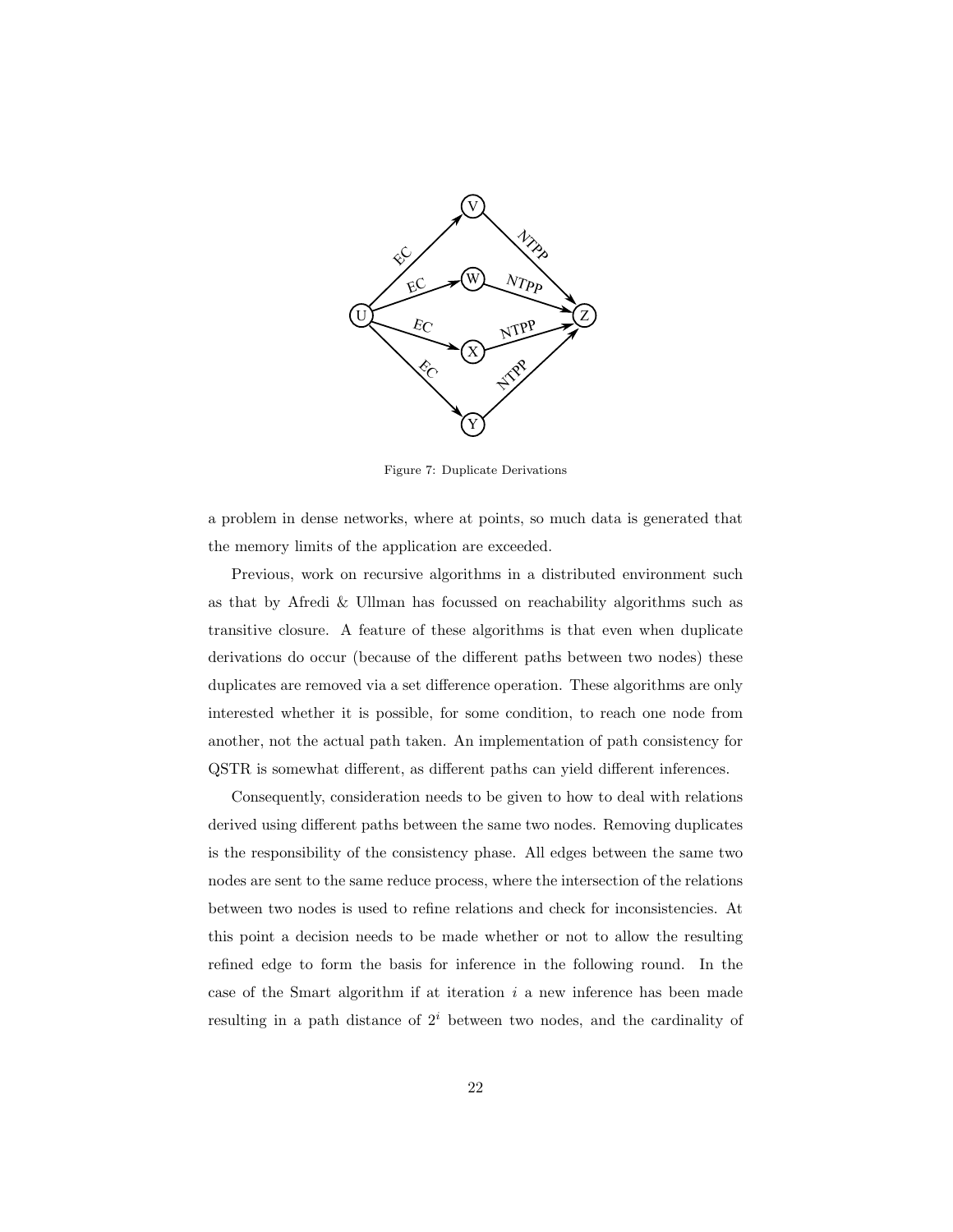this newly inferred relation is less than the cardinality of the existing relation between the two nodes, then it can form the basis for new inferences. The path distance value of the resulting tuple is updated to be  $2^i$ . In the case where the cardinality is the same or greater than previously derived relations i.e. it isn't a refinement, there is no value in this tuple being used in further rounds as it will only result in exactly the same inferences as those made previously. Consequently, the distance value of the tuple is updated to be less than  $2^i$ . See Algorithm [3](#page-16-0) for full details. The case of using a Left-Linear algorithm is a little different, but follows the same principles, of only keeping the tuples from which new information can be derived.

## 5. Experiments

We have run experiments to test the capabilities and limitations of ParQR. The main purpose of running the experiments was to test the ability of ParQR to deal with large-scale qualitative constraint networks. A number of experiments were conducted involving the use of both synthetic and real world datasets. Synthetic datasets allowed us to measure the scalability of our implementation by generating input networks of varying sizes. Real world knowledge graphs were used to provide realistic examples. As described previously, path consistency is only sound and complete for tractable subsets of a binary constraint calculus. Therefore in all experiments we have used subsets of a calculus. For the synthetic datasets we choose to use Interval Algebra as the calculus and the ORD-Horn subset. Real world datasets were spatial in nature, and each featured relations from the tractable  $\mathcal{H}_8$  subset.

## 5.1. Platform

The experiments were carried out using Google's Cloud Dataproc platform [8](#page-22-0) , a service that allows users to create cloud based computing clusters. A cloud based service such as Dataproc does have some disadvantages such as

<span id="page-22-0"></span><sup>8</sup>https://cloud.google.com/dataproc/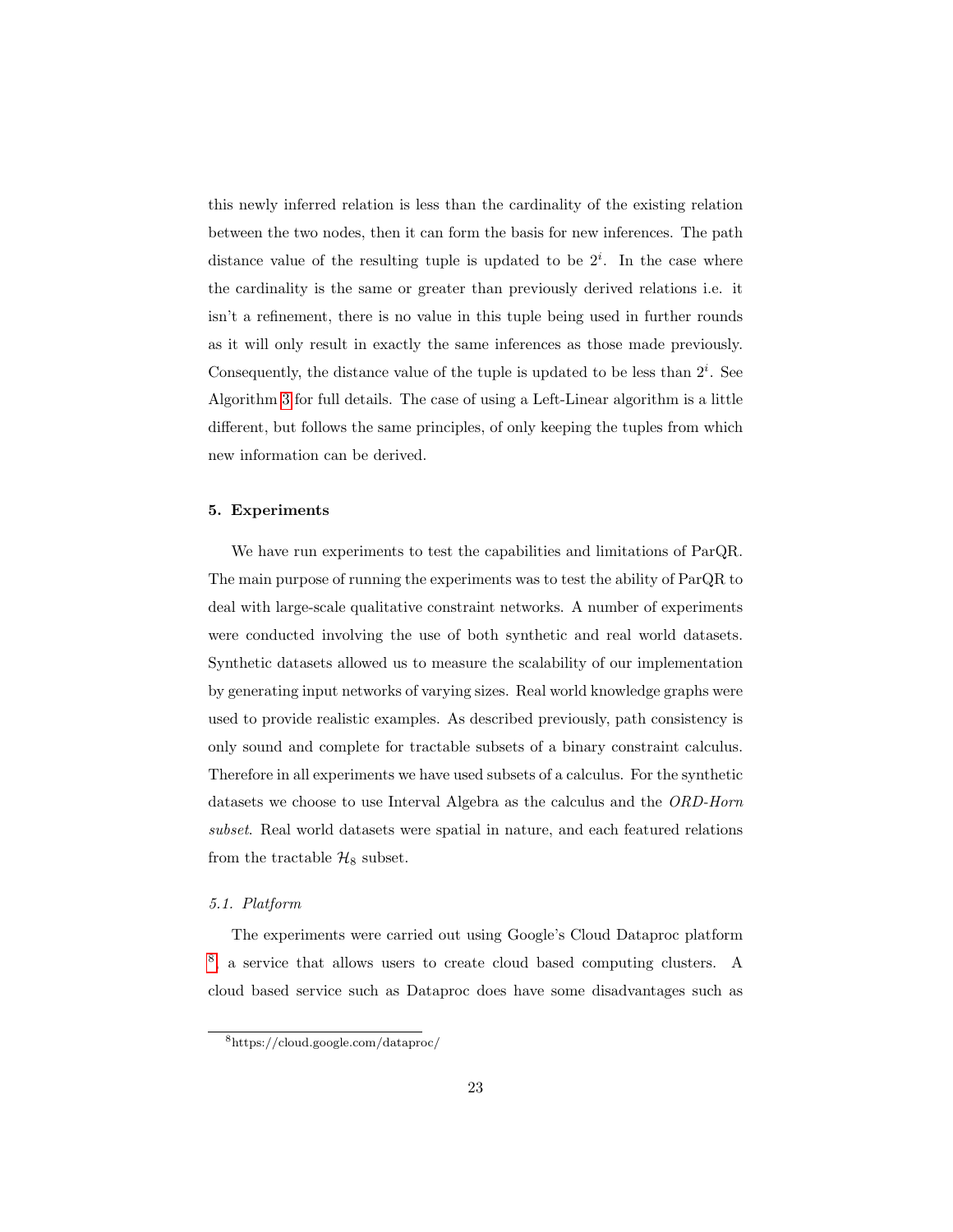virtualised hardware. However, cloud based services are widely used, can be easily scaled, and provide a typical real-world implementation. For the majority of the experiments a cluster consisting of 16 machines was used, each with 8 virtual CPUs and 52GB of memory. Experiment 5 involved investigating the effect of increased computing resources. In this experiment the number of machines was varied. For all the experiments reasoning times were limited to 1 hour.

#### 5.2. Synthetic QCNs

<span id="page-23-0"></span>

| Table 2: Dataset Characteristics for Experiments Involving Synthetic Datasets |                 |                  |                |            |  |
|-------------------------------------------------------------------------------|-----------------|------------------|----------------|------------|--|
| Experiment                                                                    | Input size      | <b>Nodes</b>     | Avg.           | Avg.       |  |
|                                                                               | (No. of Edges)  |                  | Degree         | Label Size |  |
|                                                                               | $30,000,000 -$  | $30,000,000 -$   | $\overline{2}$ | 1          |  |
|                                                                               | 150,000,000     | 150,000,000      |                |            |  |
| $\overline{2}$                                                                | $30,000-$       | $6,000 - 30,000$ | 10             | 1          |  |
|                                                                               | 150,000         |                  |                |            |  |
| 3                                                                             | $100,000,000$ - | $100,000,000$ -  | $\mathfrak{D}$ | 6.4        |  |
|                                                                               | 500,000,000     | 500,000,000      |                |            |  |
| 4                                                                             | $10,000,000 -$  | $2,000,000 -$    | 10             | 6.4        |  |
|                                                                               | 50,000,000      | 10,000,000       |                |            |  |
| 5                                                                             | 30,000,000      | 30,000,000       | $\overline{2}$ | 1          |  |

Table 2: Dataset Characteristics for Experiments Involving Synthetic Datasets

Previous work evaluating the performance of spatio-temporal reasoners has commonly used randomly generated QCNs. Van Beek and Manchak [\[12\]](#page-35-6) describe the  $S(n,p)$  model as a way of generating random instances and evaluating reasoners, this model was adopted by later research [\[33\]](#page-39-0) [\[14\]](#page-36-0) and called the H-model. The H-model is defined as  $H(n,d,l)$  where n is the number of nodes in a network,  $d$  the average degree of nodes and  $l$  the average label size. Label size is the number of relation symbols present in a relation e.g. the relation  $X\{PO,EC\}Y$  has a label size of 2. We have used a similar approach. For experiments 1-5, n intervals were generated with randomly selected start and end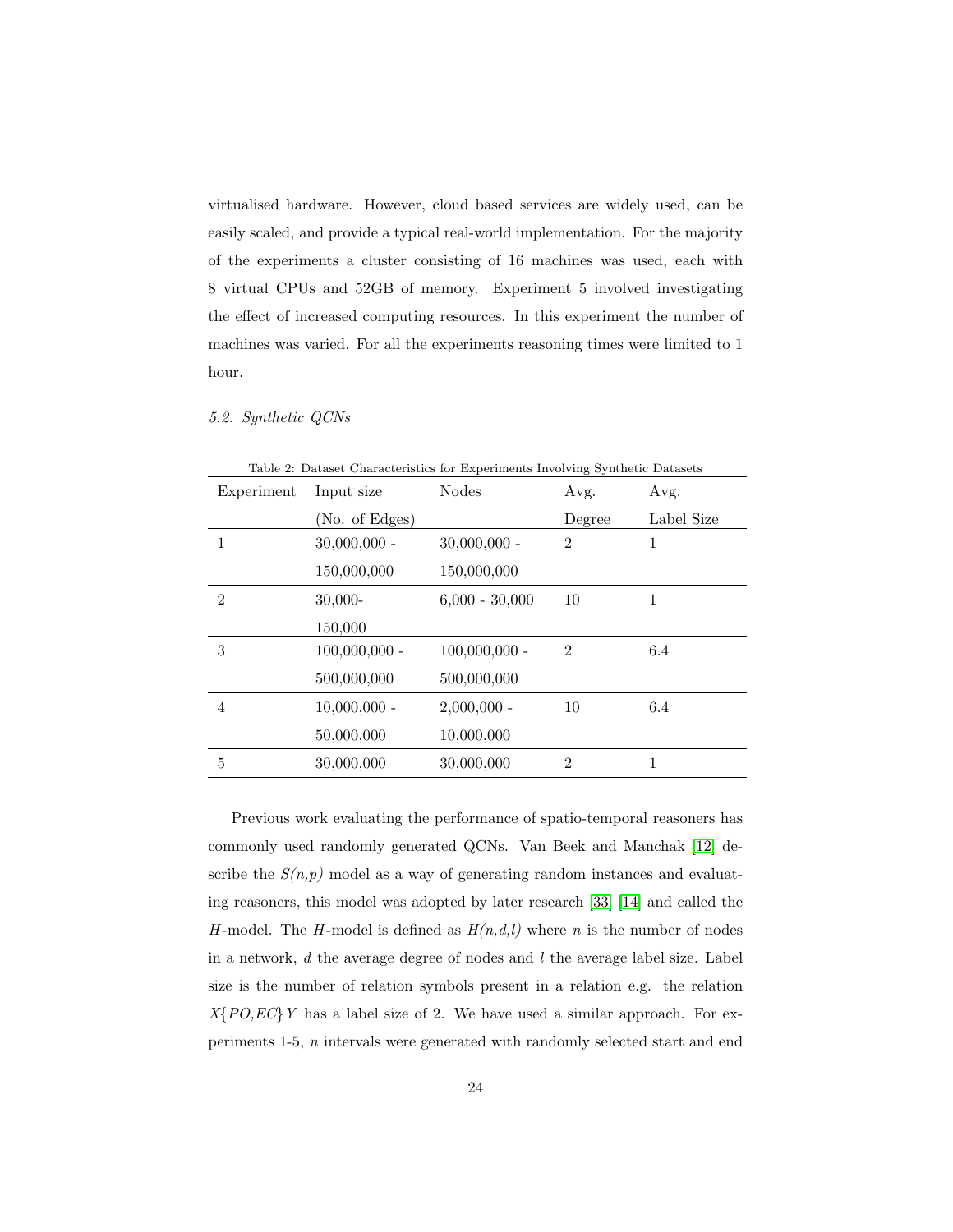points. For each interval the atomic relation between it and a randomly selected second interval was calculated. This process was repeated to obtain the desired average degree d for the network. This results in a consistent network made up of randomly selected edges each labelled with an atomic relation. For some experiments, the label size  $l$  was varied, whereby the atomic label, was replaced with a randomly selected relation from the tractable subset, such that the label still contained the original atomic label, and the overall average label size for the network resulted in l. The resulting QCN, although less constrained due to the introduction of disjunctive relations, is still consistent. Experiments were run varying the number of nodes  $n$ , the average degree  $d$  and average label size l. Table [2](#page-23-0) shows specific details for experiments 1-5. Experiment 5 also involved the use of synthetic datasets. However, instead of varying the attributes of the dataset the purpose was to investigate how the computing cluster size affected reasoning times. ParQR was run using the same input dataset consisting of 30 million relations on computing clusters consisting of 2, 4, 8 and 16 machines.





<span id="page-24-0"></span>Figure 8: Experiment 1: Runtime as a function of input size on ORD-Horn IA network instances  $H(n,2,1)$ 

<span id="page-24-1"></span>Figure 9: Experiment 1: Data volume output as a function of input size on ORD-Horn IA network instances  $H(n,2,1)$ 

Figures [8](#page-24-0) to [17](#page-26-0) show the results for synthetic randomly generated uniform networks. Unless stated otherwise, the reasoner was run using the Smart strat-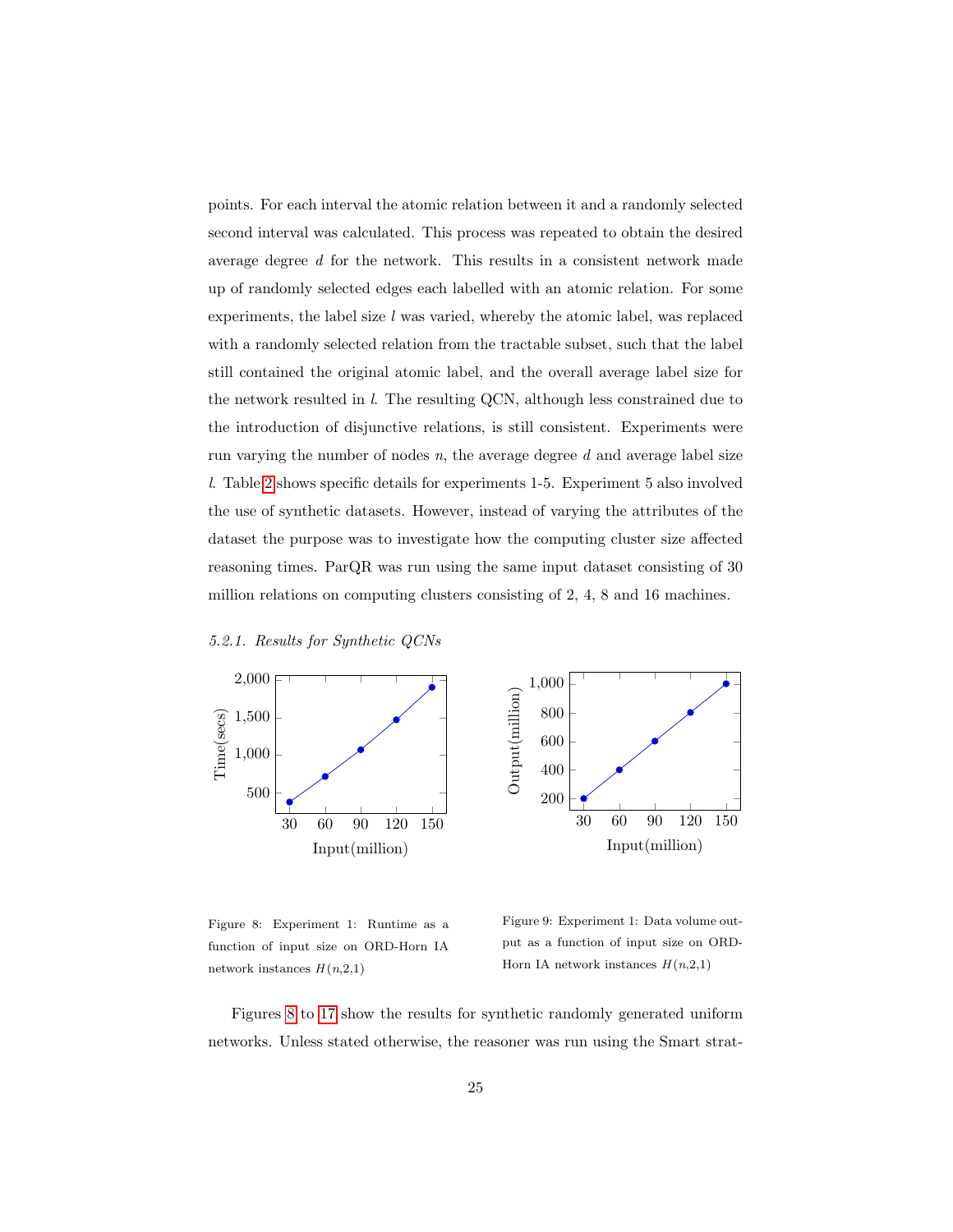



<span id="page-25-0"></span>Figure 10: Experiment 2: Runtime as a function of input size on ORD-Horn IA network instances  $H(n,10,1)$ 

<span id="page-25-1"></span>Figure 11: Experiment 2: Data volume output as a function of input size on ORD-Horn IA network instances  $H(n,10,1)$ 





Figure 12: Experiment 3: Runtime as a function of input size on ORD-Horn IA network instances  $H(n,2,6.4)$ 

Figure 13: Experiment 3: Output as a function of input size on ORD-Horn IA network instances  $H(n,2,6.4)$ 

egy. Fig[.8](#page-24-0) shows impressive performance, even for a comparatively small cluster, ParQR is able to handle input sizes of 150 million relations, and the runtime scales linearly. Fig[.9](#page-24-1) shows the size of the knowledge graph generated by reasoning over the inputs in experiment 1. For the large inputs, the size of the final network the reasoner is required to handle is in excess of 1 billion relations. The reasoning complexity remains constant, as the input size grows, the number of derivations grows proportionally. This is due to the comparative sparsity of the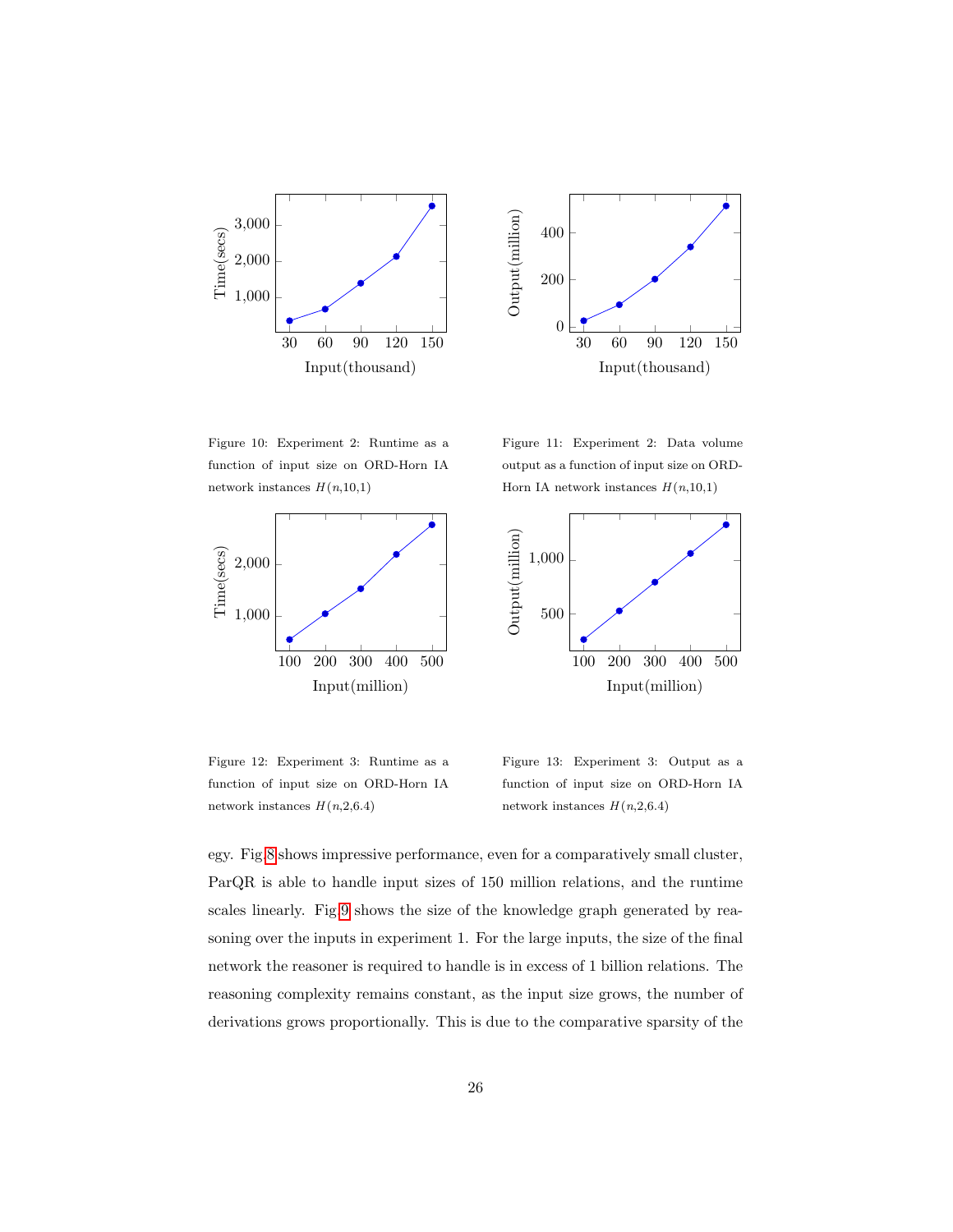



Figure 14: Experiment 4: Runtime as a function of input size on ORD-Horn IA network instances  $H(n,10,6.4)$ 



<span id="page-26-1"></span>Figure 16: Experiment 5: Runtime as a function of number of machines in the computing cluster

networks produced in experiment 1.

Figure 15: Experiment 4: Output as a function of input size on ORD-Horn IA network instances  $H(n,10,6.4)$ 



<span id="page-26-0"></span>Figure 17: Experiment 5: Scaled Speed-up

The results for denser networks, Fig[.10](#page-25-0) and Fig[.11,](#page-25-1) are markedly different. Here the runtimes no longer grow linearly as a function of input size. This can be explained by the volume of data generated. Fig[.11](#page-25-1) shows output approaching quadratic growth as a function of input size. This is because in the case of dense networks, it is possible to determine a relation between many more pairs of nodes e.g. for a 30,000 node network, the output is 513,209,372.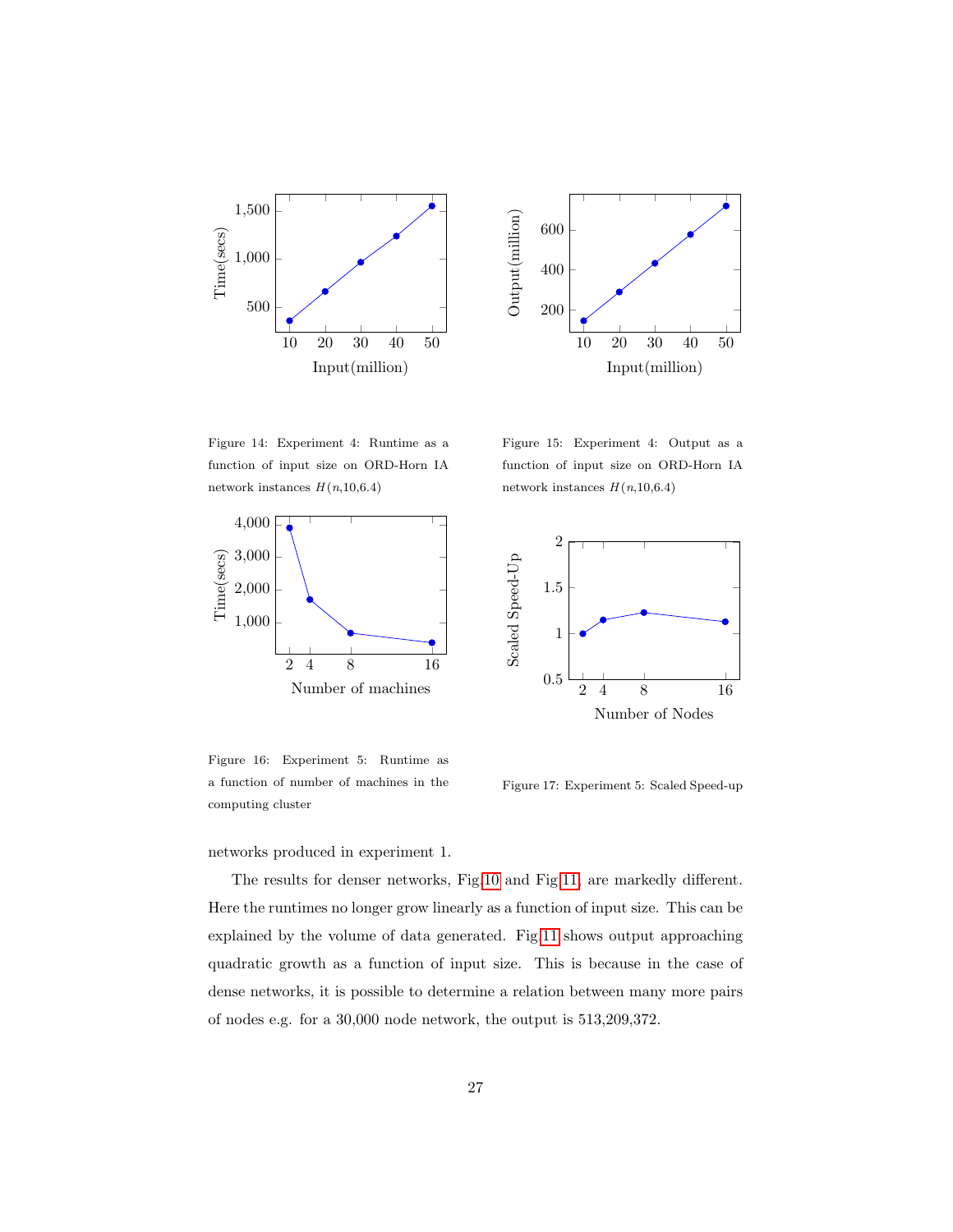Given that the reasoner was able to handle networks of >billion relations in experiment 1, it is reasonable to question why larger networks weren't used in experiment 2, or why the runtimes aren't considerably faster. As explained above, in the case of dense networks, a relation between two nodes can be derived via many different paths. This can result in an intermediate dataset that is even bigger than a complete graph. The high data volumes occur before the removal of duplicates and reduction of multiple edges that takes place during the consistency stage. This explosion of inferences via different paths means we can view dense networks of atomic relations to be the worst case scenario for the scalability of the reasoner. For the experiments involving dense networks, a Left-Linear strategy was employed. This meant that many more iterations were needed to complete reasoning which lengthened reasoning times. However, the Left-Linear strategy was beneficial as it meant the reasoner could handle larger datasets. In the case of dense networks and the Smart strategy, so many derivations are possible within a single iteration that the memory limits of the reasoner are reached even for comparatively small networks. We attempted a similar experiment to experiment 2 using a Smart strategy but the reasoner could only handle networks up to 5,000 nodes.

Experiments 3 and 4 were repeats of experiments 1 and 2 but involved the use of a greater label size. This had a significant impact on the scale of the networks the reasoner was able to handle. In experiment 3, with an average degree of 2, the reasoner was able to reason over input datasets of 500 million relations. However, the number of derivations was very similar to that of the 150 million sized atomic network. This can be explained by the fact that the composition of disjunctive relations is more likely to result in the universal relation, B. Universal relations aren't added to the network, as they serve no value in constraining other relations, and don't form the basis for further derivations. The same is also true for dense networks; in experiment 4 for a 10 million node network we only derive 719,908,405 relations. This is reflected in the reasoning times, which scale linearly as a function of input size.

Experiment 5 investigated the impact of computing resources on reasoning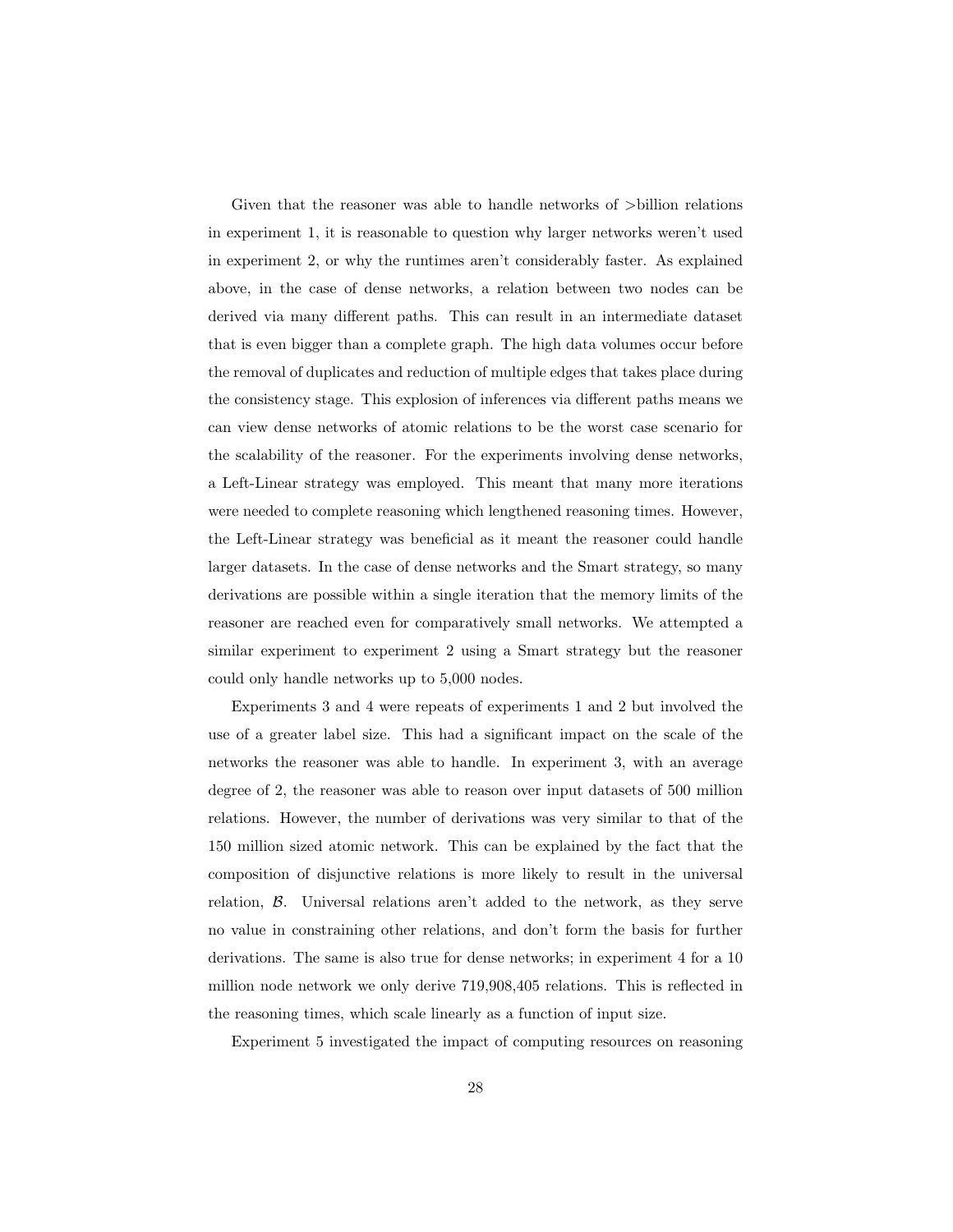times. Unsurprisingly, as shown in Fig[.16](#page-26-1) reasoning times became much faster when larger cluster sizes were used. Fig[.17](#page-26-0) shows scaled speed-up, defined as speed-up/number of machines in the cluster. Ideally, scaled speed-up should be linear and remain constant with a value of one; as the number of machines are doubled, reasoning times should half. Initially, up to a cluster size of eight machines, ParQR shows better than linear performance. After this point, the system shows sub-linear speed-up. This is fairly typical for parallel distributed systems; the initial increase in computing resources makes a significant impact. However, at some point, as the cluster size gets bigger the performance gains become less dramatic. This is because, no matter how large the cluster there will always be basic time overheads such as starting jobs and distributing data.

## 5.2.2. Comparison with Existing Reasoners for Synthetic QCNs

Experiments 1-4 were also attempted using two existing qualitative spatial temporal reasoners, GQR  $^9$  $^9$  and Sarissa  $^{10}$  $^{10}$  $^{10}$ . GQR is widely considered to be state of the art with regards to canonical approaches to QSTR. Sarissa was chosen because it employs triangulation specifically to tackle large scale networks. Both reasoners can provide full consistency checking; that is they can be run to employ chronological backtracking alongside path consistency. As mentioned above ParQR only uses path consistency. For this reason, both reasoners were run using path consistency only. Google's cloud service was again used to run the experiments. This time, because they are non-distributed reasoners, a single machine with 8 virtual CPUs and 52GB of memory was used. As above, reasoning times were limited to 1 hour.

<span id="page-28-1"></span><span id="page-28-0"></span> $^{9}$ http://gki.informatik.uni-freiburg.de/tools/gqr/

 $^{10}\rm{www.cril.univ-artois.fr/}$ sioutis/files/sarissa.tar.bz2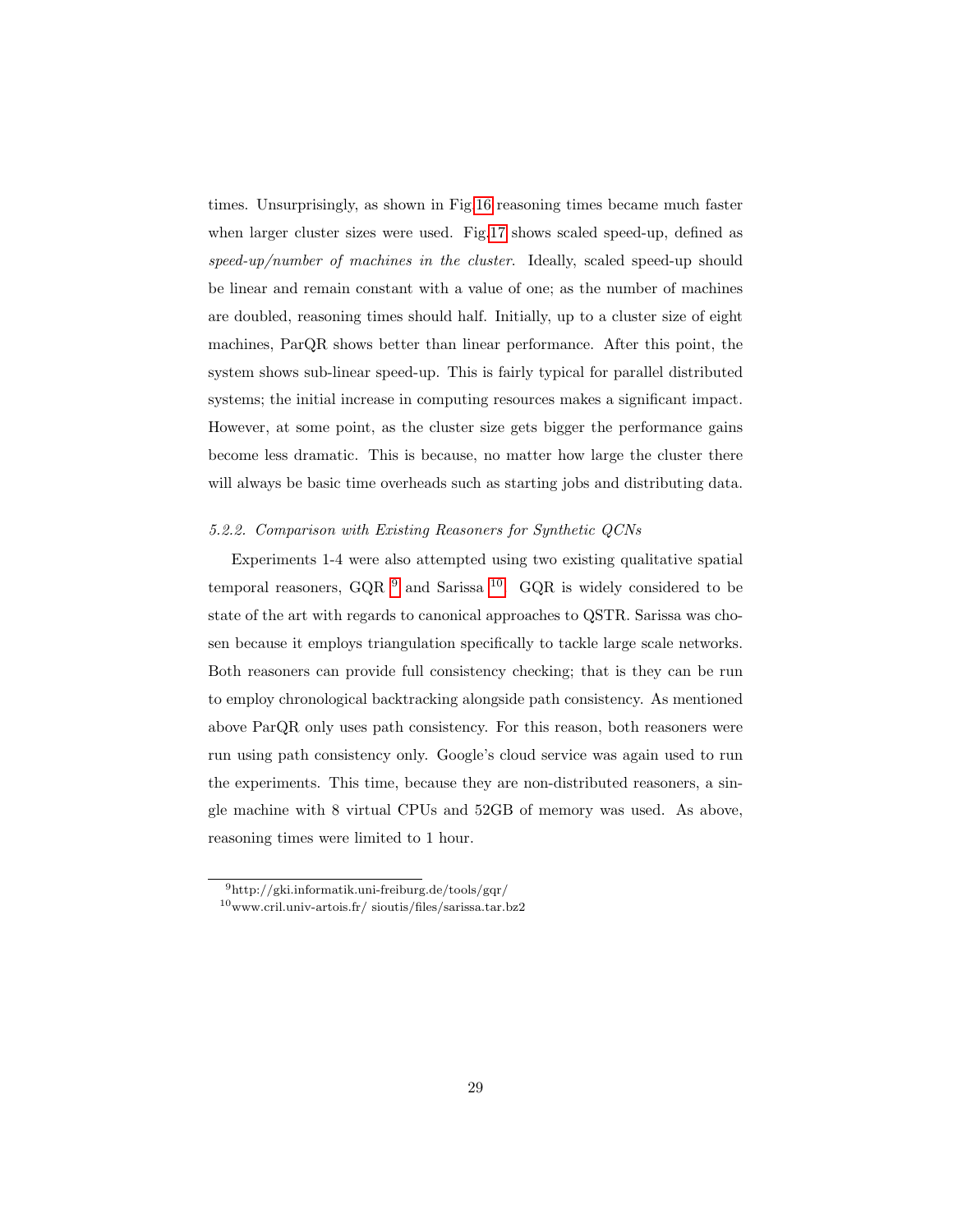| Experiment GQR | Sarissa    |
|----------------|------------|
|                | 30,000,000 |
|                |            |
| 3              |            |
|                |            |

<span id="page-29-0"></span>Table 3: Largest Datasets handled by GQR and Sarissa for Exeriments 1-4

Table [3](#page-29-0) shows the largest datasets the reasoners could return a result for. A dash indicates the reasoner was unable reason over the smallest dataset used in the experiment. Neither reasoner could handle the scale of networks ParQR was able to reason over. When faced with large networks as in experiments 1, 3 and 4, GQR reported a memory error. This is to be expected as GQR has memory requirements that are quadratic with respect to the input network size. In our experiments GQR struggled with networks bigger than 10,000 nodes in size. GQR was more successful with smaller, denser networks such as those used in experiment 2. GQR tested path consistency of a 5,000 node network with average degree of 10 in 3439 seconds. However, GQR failed to return a result within the time limit of 60 minutes for the larger networks used in experiment 2.

Sarissa performed better than GQR for sparse networks, such as those in experiments 1 and 3. Sarissa was able to test path consistency in 782 seconds for the smallest input in experiment 1, a 30 million node network, but was unable to handle any larger networks. For experiment 3, Sarissa was unable to return a result for the smallest input dataset of 100 million relations. For dense networks (experiments 2 and 4) Sarissa failed to reason over the smallest input sizes for both experiments. This isn't surprising as the triangulation approach is only really suited to sparse networks.

#### 5.3. Real World Knowledge Graphs

In recent years a number of large scale spatial knowledge graphs have been published as linked data in RDF format. These describe topological relations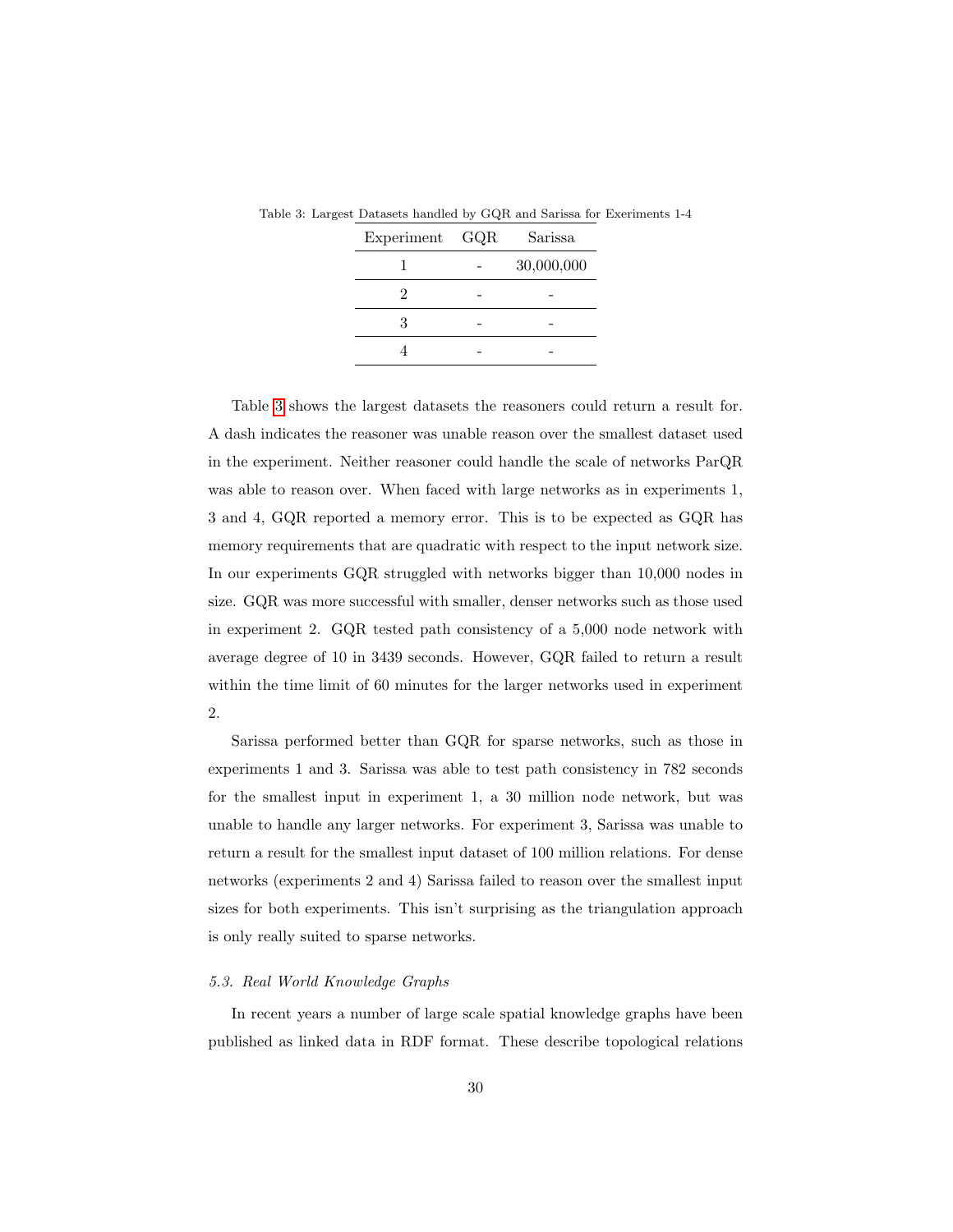between administrative areas in Europe and the world. For example, the following is an RDF triple from the gadm2 dataset  $11$ .

<http://gadm.geovocab.org/id/1/47> <http://geovocab.org/spatial#PP> <http://gadm.geovocab.org/id/0/3> .

In order to reason over these datasets they need to be converted into a form understandable by reasoners. This involves dictionary encoding the triples; RDF subjects and objects are representing as integers, and predicates as RCC8 relations. For example:

1031 2295 (TPP NTPP)

The resulting datasets have then been used by researchers to evaluate reasoners e.g. [\[18\]](#page-36-4), [\[34\]](#page-39-1). The characteristics of these datasets are presented in Table [4.](#page-30-1)

<span id="page-30-1"></span>

| Table 4: Real World Knowledge Graphs |         |         |             |                 |
|--------------------------------------|---------|---------|-------------|-----------------|
|                                      | Nodes   | Edges   | Avg. Degree | Avg. Label Size |
| nuts                                 | 2235    | 3176    | 2.84        | 1.99            |
| adm1                                 | 11761   | 44833   | 7.62        | 1               |
| gadm1                                | 42749   | 159600  | 7.46        |                 |
| gadm2                                | 276727  | 590443  | 4.26        | 1.99            |
| adm2                                 | 1732999 | 5236270 | 6.04        | 1.98            |

Experiment 6 tested ParQR, GQR and Sarissa using these real-world knowledge graphs. Experiment 6 was run in the same way as experiments 1-4 i.e. the same computing resources and a limit of 1 hour on reasoning times. Two of the datasets, gadm1 and gadm2, are known to be inconsistent. This is because the RCC8 relations have been computed from geometric representations, polygons

<span id="page-30-0"></span> $\overline{\phantom{a}^{11}\text{http://gadm.geovocab.org/}}$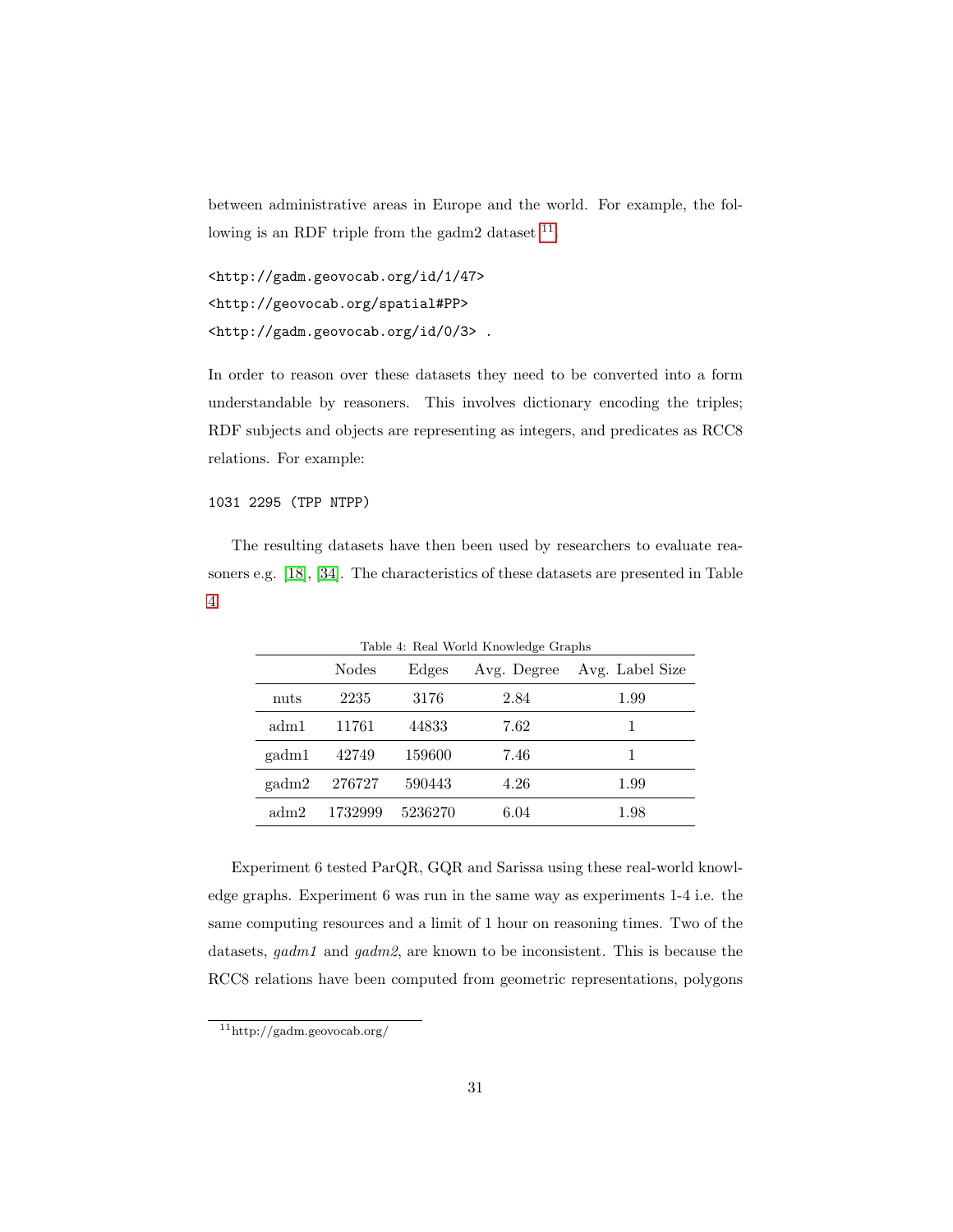that represent regions. Inaccuracies in the recording of the vertices for these polygons, e.g. polygons that overlap, when in fact they border each other, leads to inconsistency when path consistency is applied to the resulting RCC8 network [\[34\]](#page-39-1). Identifying the inconsistencies is trivial, occurring during the first iteration, therefore modified versions of these datasets with the inconsistencies removed were used for the experiments. They still provide useful examples, as the consistent versions are still large in scale and it is possible that further inconsistencies could be discovered at a later iteration.

#### <span id="page-31-0"></span>5.3.1. Results for Real World Knowledge Graphs

Table 5: Runtime (in seconds) for Real World Knowledge Graphs

|       | ParQR | $_{\rm GQR}$ | Sarissa |
|-------|-------|--------------|---------|
| nuts  | 93    | 1.0          | 0.1     |
| adm1  | 1338  |              | 395.6   |
| gadm1 | 929   |              | 794.6   |
| gadm2 | 741   |              | 5.8     |
| adm2  | 1702  |              | 662.8   |

Table [5](#page-31-0) shows the results for reasoning over real world networks. A dash denotes failure to complete, either because of a memory allocation error or because the time limit of 1 hour was exceeded. Both ParQR and Sarissa were able to determine path consistency for all the datasets within 1 hour. GQR was unable to fit gadm2 or adm2 in memory. It reasoned over nuts efficiently, and failed to complete within the time limit for  $\alpha dm1$  or  $\alpha\alpha dm1$ .

Sarissa shows the best performance for all the input datasets. In some cases e.g. nuts and gadm2 Sarissa was able to check path consistency in less than 10 seconds when ParQR took minutes. The largest of the networks adm2 did push the capabilities of ParQR. One issue with real-world knowledge graphs is that they tend to be scale-free in structure, typified by a small number of hubs connected to many nodes, and a large number of nodes with few connections [\[21\]](#page-37-1).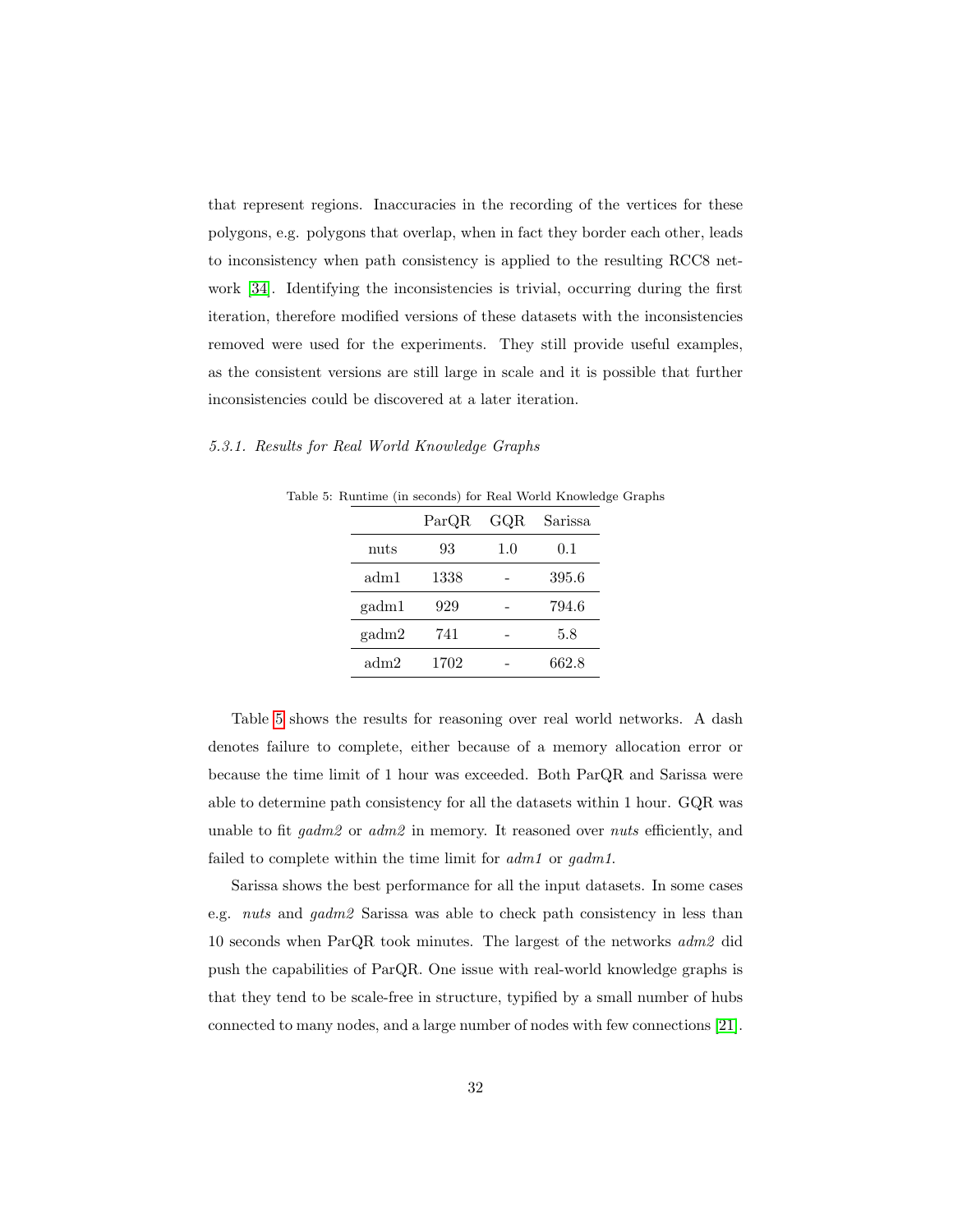This skewed dataset can cause issues for a parallel distributed implementation as all the relations for a node in the network have to be processed at the same machine in the computing cluster, resulting in an uneven workload.

## 5.4. Discussion

As described above ParQR is able to effectively reason over large-scale QCNs with various characteristics. It is also worth considering where ParQR fits into the landscape of existing tools for reasoning over large-scale QCNs. There are a number of comparisons that are relevant:

- Traditional approaches to  $QSTR$  e.g  $GQR$ . As shown above, memory requirements limit the scalability of such reasoners. In comparison, ParQR is a step forward, it is able to reason over networks consisting of millions of nodes. Even in the worst-case scenario, the reasoner has proved capable of handling networks far larger in size than current reasoners.
- Alternative approaches to the problem of large-scale QSTR such as triangulation and graph decomposition. Unsurprisingly, a direct performance comparison in terms of speed shows ParQR being considerably slower when reasoning over the real-world datasets (*nuts, adm* etc.) than Sarissa. These results, although not identical, are consistent with the results from similar experiments using Sarissa presented in [\[18\]](#page-36-4). The longer reasoning times for ParQR are to be expected given the start-up costs associated with distributed parallel applications and the need to move data across a network; this isn't a like-for-like comparison. Existing approaches all employ either a decomposition approach or the use of triangulation to simplify the path consistency implementation. In order to exploit these strategies, reasoners such as Sarissa are only suited to networks with particular structural properties, such as sparse, scale free networks. Sarissa struggled when faced with denser networks. The results above show that ParQR is able to reason over much larger QCNs and over networks with a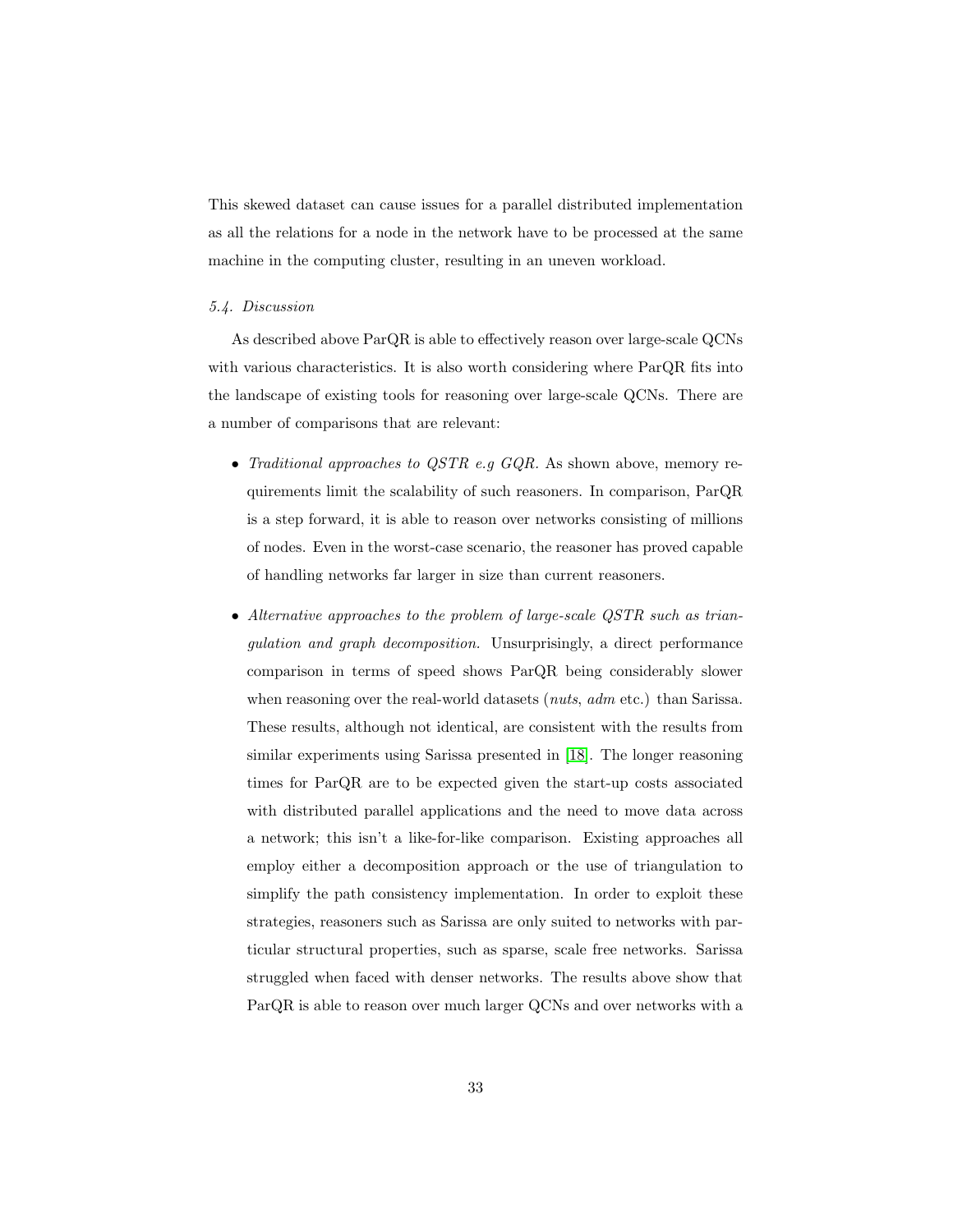wider range of characteristics. As such ParQR has utility in circumstances where decomposition and triangulation are limited.

• Existing distributed qualitative spatial temporal reasoners. Existing distributed approaches to QSTR were described in Section [3.](#page-8-0) They are limited in terms of the scale of the networks they able to handle - up to 10 million relations, and type of networks - sparse and easy to reason over. The optimisations included in ParQR e.g. pre-computation of composition tables and reduced memory usage have made a significant impact. ParQR outperforms these existing parallel distributed implementations. The results from experiments with synthetic datasets show ParQR is able to handle much larger networks and denser networks than the current state of the art distributed reasoners described in Section [3.](#page-8-0) Additionally, we have shown that ParQR can reason over large-scale real-world networks, something that these existing tools have been unable to do.

#### 6. Conclusions and Future Work

In this article we have presented a parallel distributed implementation of QSTR techniques that is capable of reasoning over qualitative constraint consisting of millions of relations. The approach we have taken is generalised in that it can work with any binary qualitative constraint calculi, and features a number of optimisations that allow it to handle large scale networks. These include:

- Pre-computation of the key operations in path consistency, intersection and composition.
- Implementation of algorithms that limit the derivation of duplicate relations that would otherwise severely restrict the scalability of the reasoner.

We have evaluated our reasoner using both synthetic datasets with various characteristics, and using a number of real-world knowledge graphs. Our reasoner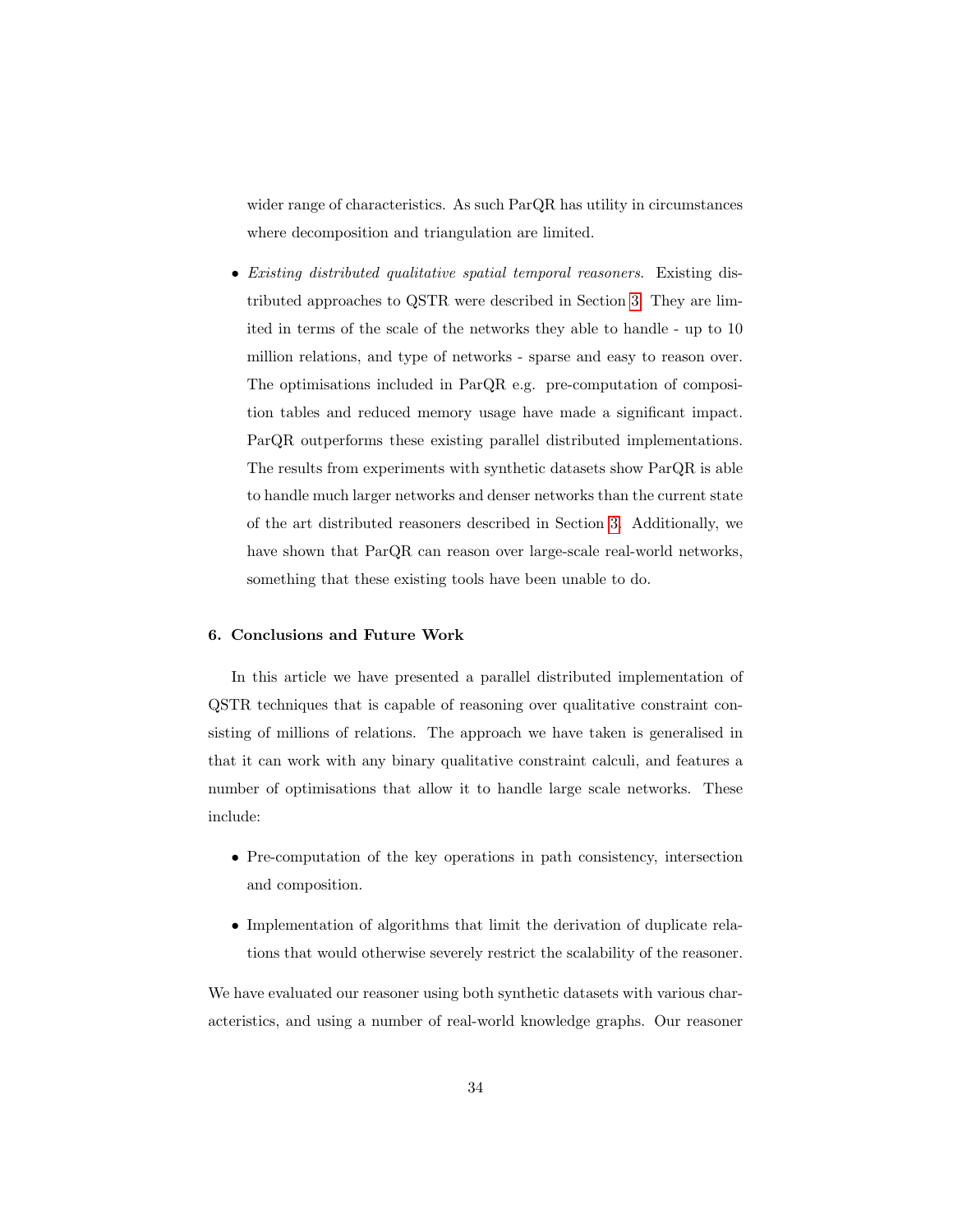is able to handle large-scale networks and it outperforms existing distributed approaches to QSTR.

Non-distributed approaches to reasoning over large scale networks provide superior performance on specific classes of networks. They do so by employing either triangulation or decomposition, meaning that they are suited to networks with specific structural characteristics, while our approach is suitable for any network topology.

Future work will look at the application of large-scale distributed QSTR techniques where datasets also feature quantitative data. In the case where this data is incomplete or indefinite, qualitative reasoning can be used to provide solutions and answer queries that wouldn't be possible using a purely quantitative representation.

- <span id="page-34-0"></span>[1] J. F. Allen, [Maintaining knowledge about temporal intervals,](http://doi.acm.org/10.1145/182.358434) Commun. ACM 26 (11) (1983) 832–843. URL <http://doi.acm.org/10.1145/182.358434>
- <span id="page-34-1"></span>[2] D. A. Randell, Z. Cui, A. G. Cohn, A spatial logic based on regions and connection, in: Proceedings of the 3rd International Conference on Principles of Knowledge Representation and Reasoning (KR'92). Cambridge, MA, October 25-29, 1992., 1992, pp. 165–176.
- <span id="page-34-2"></span>[3] Y. Iwasaki, Real-world applications of qualitative reasoning, IEEE Expert 12 (3) (1997) 16–21.
- <span id="page-34-3"></span>[4] R. W. Focke, L. O. Wabeke, J. P. de Villiers, M. R. Inggs, [Implementing](http://ieeexplore.ieee.org/xpl/articleDetails.jsp?arnumber=5977496) [interval algebra to schedule mechanically scanned multistatic radars,](http://ieeexplore.ieee.org/xpl/articleDetails.jsp?arnumber=5977496) in: Proceedings of the 14th International Conference on Information Fusion, FUSION 2011, Chicago, Illinois, USA, July 5-8, 2011, 2011, pp. 1–7. URL [http://ieeexplore.ieee.org/xpl/articleDetails.jsp?](http://ieeexplore.ieee.org/xpl/articleDetails.jsp?arnumber=5977496) [arnumber=5977496](http://ieeexplore.ieee.org/xpl/articleDetails.jsp?arnumber=5977496)
- <span id="page-34-4"></span>[5] A. G. Cohn, S. M. Hazarika, Qualitative spatial representation and reasoning: An overview, Fundamenta informaticae 46 (1-2) (2001) 1–29.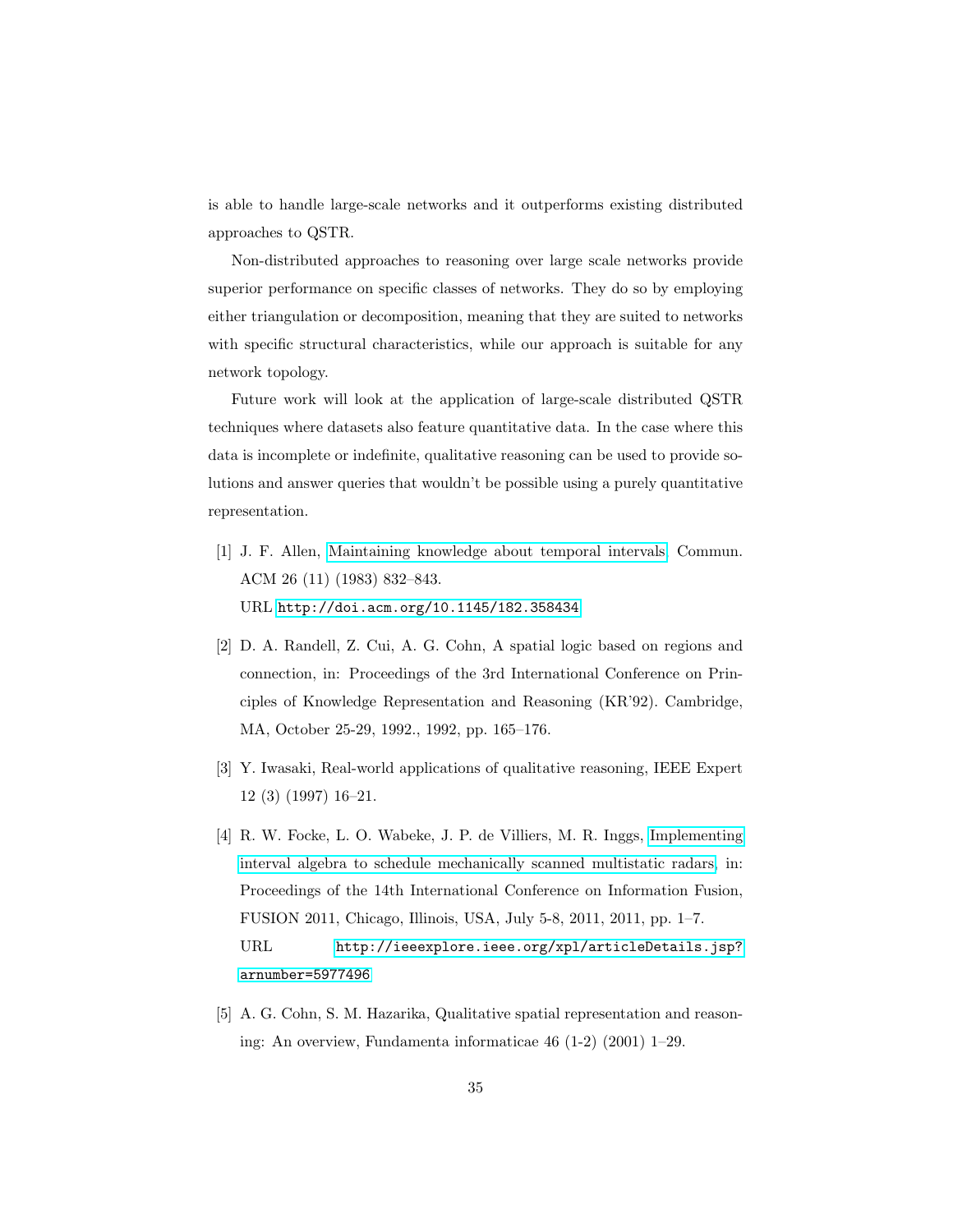- <span id="page-35-0"></span>[6] J. Renz, [Qualitative Spatial Reasoning with Topological Information,](https://doi.org/10.1007/3-540-70736-0) Vol. 2293 of Lecture Notes in Computer Science, Springer, 2002. URL <https://doi.org/10.1007/3-540-70736-0>
- <span id="page-35-1"></span>[7] M. B. Vilain, H. A. Kautz, [Constraint propagation algorithms for temporal](http://www.aaai.org/Library/AAAI/1986/aaai86-063.php) [reasoning,](http://www.aaai.org/Library/AAAI/1986/aaai86-063.php) in: Proceedings of the 5th National Conference on Artificial Intelligence. Philadelphia, PA, August 11-15, 1986. Volume 1: Science., 1986, pp. 377–382. URL <http://www.aaai.org/Library/AAAI/1986/aaai86-063.php>
- <span id="page-35-2"></span>[8] J. Renz, B. Nebel, [Qualitative spatial reasoning using constraint calculi,](https://doi.org/10.1007/978-1-4020-5587-4_4) in: Handbook of Spatial Logics, 2007, pp. 161–215. URL [https://doi.org/10.1007/978-1-4020-5587-4\\_4](https://doi.org/10.1007/978-1-4020-5587-4_4)
- <span id="page-35-3"></span>[9] M. Zaharia, M. Chowdhury, M. J. Franklin, S. Shenker, I. Stoica, Spark: Cluster computing with working sets, in: 2nd USENIX Workshop on Hot Topics in Cloud Computing, HotCloud'10, Boston, MA, USA, June 22, 2010, 2010.
- <span id="page-35-4"></span>[10] P. B. Ladkin, A. Reinefeld, [Fast algebraic methods for interval constraint](https://doi.org/10.1023/A:1018968024833) [problems,](https://doi.org/10.1023/A:1018968024833) Ann. Math. Artif. Intell. 19 (3-4) (1997) 383–411. [doi:10.1023/](http://dx.doi.org/10.1023/A:1018968024833) [A:1018968024833](http://dx.doi.org/10.1023/A:1018968024833). URL <https://doi.org/10.1023/A:1018968024833>
- <span id="page-35-5"></span>[11] B. Nebel, Solving hard qualitative temporal reasoning problems: Evaluating the efficiency of using the ord-horn class, in: 12th European Conference on Artificial Intelligence, Budapest, Hungary, August 11-16, 1996, Proceedings, 1996, pp. 38–42.
- <span id="page-35-6"></span>[12] P. van Beek, D. W. Manchak, [The design and experimental analysis of](http://arxiv.org/abs/cs.AI/9601101) [algorithms for temporal reasoning,](http://arxiv.org/abs/cs.AI/9601101) CoRR cs.AI/9601101. URL <http://arxiv.org/abs/cs.AI/9601101>
- <span id="page-35-7"></span>[13] M. Westphal, J. Hu´e, [Nogoods in qualitative constraint-based reasoning,](https://doi.org/10.1007/978-3-642-33347-7_16) in: KI 2012: Advances in Artificial Intelligence - 35th Annual German Con-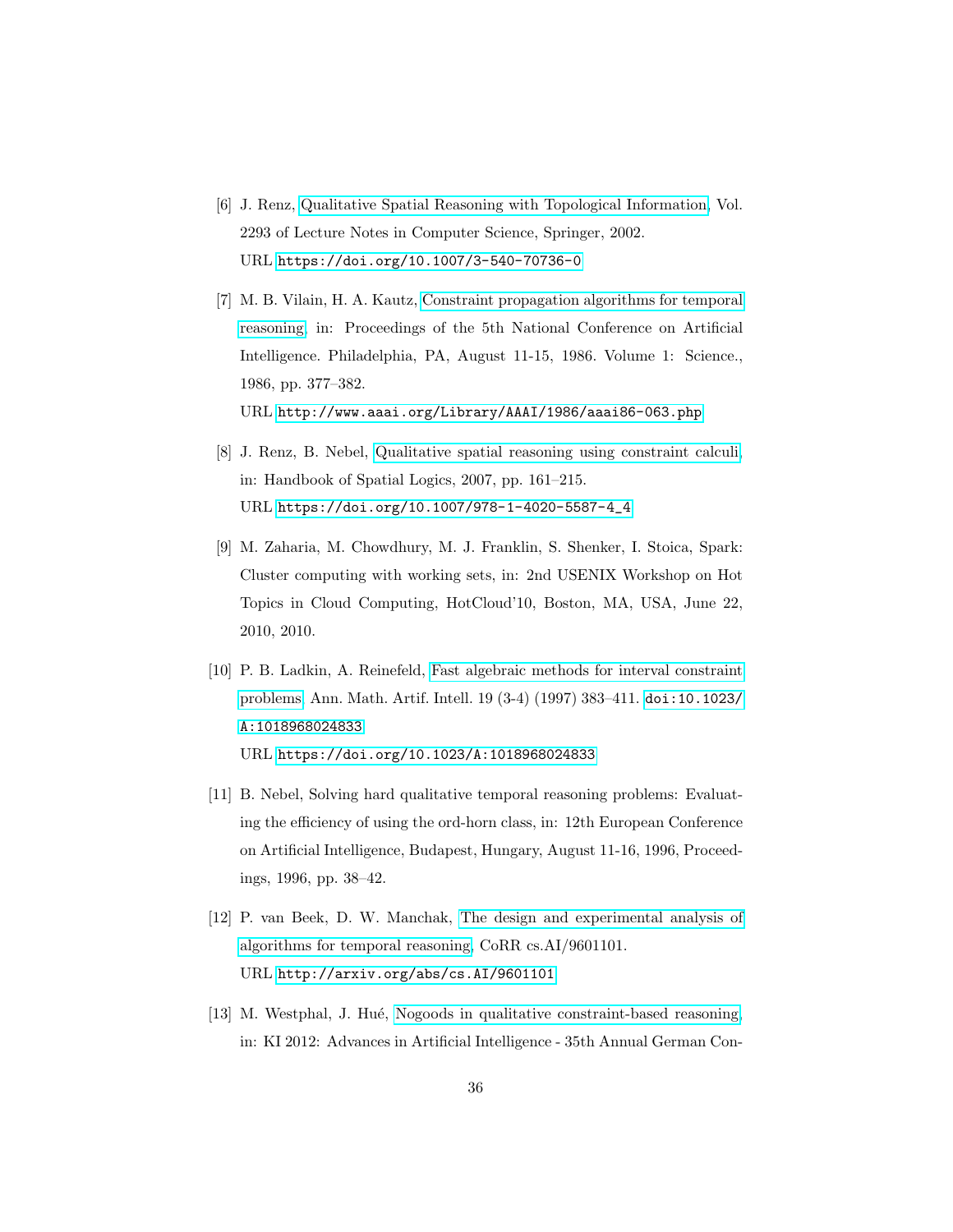ference on AI, Saarbrücken, Germany, September 24-27, 2012. Proceedings, 2012, pp. 180–192. URL [https://doi.org/10.1007/978-3-642-33347-7\\_16](https://doi.org/10.1007/978-3-642-33347-7_16)

- <span id="page-36-0"></span>[14] M. Westphal, [Qualitative constraint-based reasoning: methods and appli](https://www.freidok.uni-freiburg.de/data/10148)[cations,](https://www.freidok.uni-freiburg.de/data/10148) Ph.D. thesis, University of Freiburg, Freiburg im Breisgau, Germany (2015). URL <https://www.freidok.uni-freiburg.de/data/10148>
- <span id="page-36-1"></span>[15] M. Sioutis, Y. Salhi, J. Condotta, [Studying the use and effect of graph](https://doi.org/10.1017/S026988891600014X) [decomposition in qualitative spatial and temporal reasoning,](https://doi.org/10.1017/S026988891600014X) Knowledge Eng. Review 32 (2016) e4. URL <https://doi.org/10.1017/S026988891600014X>
- <span id="page-36-2"></span>[16] C. Nikolaou, M. Koubarakis, [Querying incomplete information in RDF with](https://doi.org/10.1016/j.artint.2016.04.005) [SPARQL,](https://doi.org/10.1016/j.artint.2016.04.005) Artif. Intell. 237 (2016) 138–171. URL <https://doi.org/10.1016/j.artint.2016.04.005>
- <span id="page-36-3"></span>[17] M. Koubarakis, K. Kyzirakos, M. Karpathiotakis, C. Nikolaou, M. Sioutis, S. Vassos, D. Michail, T. Herekakis, C. Kontoes, I. Papoutsis, Challenges for qualitative spatial reasoning in linked geospatial data, in: IJCAI 2011 Workshop on Benchmarks and Applications of Spatial Reasoning (BASR-11), 2011, pp. 33–38.
- <span id="page-36-4"></span>[18] M. Sioutis, [Triangulation versus graph partitioning for tackling large real](https://doi.org/10.1109/ICTAI.2014.37) [world qualitative spatial networks,](https://doi.org/10.1109/ICTAI.2014.37) in: 26th IEEE International Conference on Tools with Artificial Intelligence, ICTAI 2014, Limassol, Cyprus, November 10-12, 2014, 2014, pp. 194–201. URL <https://doi.org/10.1109/ICTAI.2014.37>
- <span id="page-36-5"></span>[19] C. Bliek, D. Sam-Haroud, [Path consistency on triangulated constraint](http://ijcai.org/Proceedings/99-1/Papers/066.pdf) [graphs,](http://ijcai.org/Proceedings/99-1/Papers/066.pdf) in: Proceedings of the Sixteenth International Joint Conference on Artificial Intelligence, IJCAI 99, Stockholm, Sweden, July 31 - August 6, 1999. 2 Volumes, 1450 pages, 1999, pp. 456–461. URL <http://ijcai.org/Proceedings/99-1/Papers/066.pdf>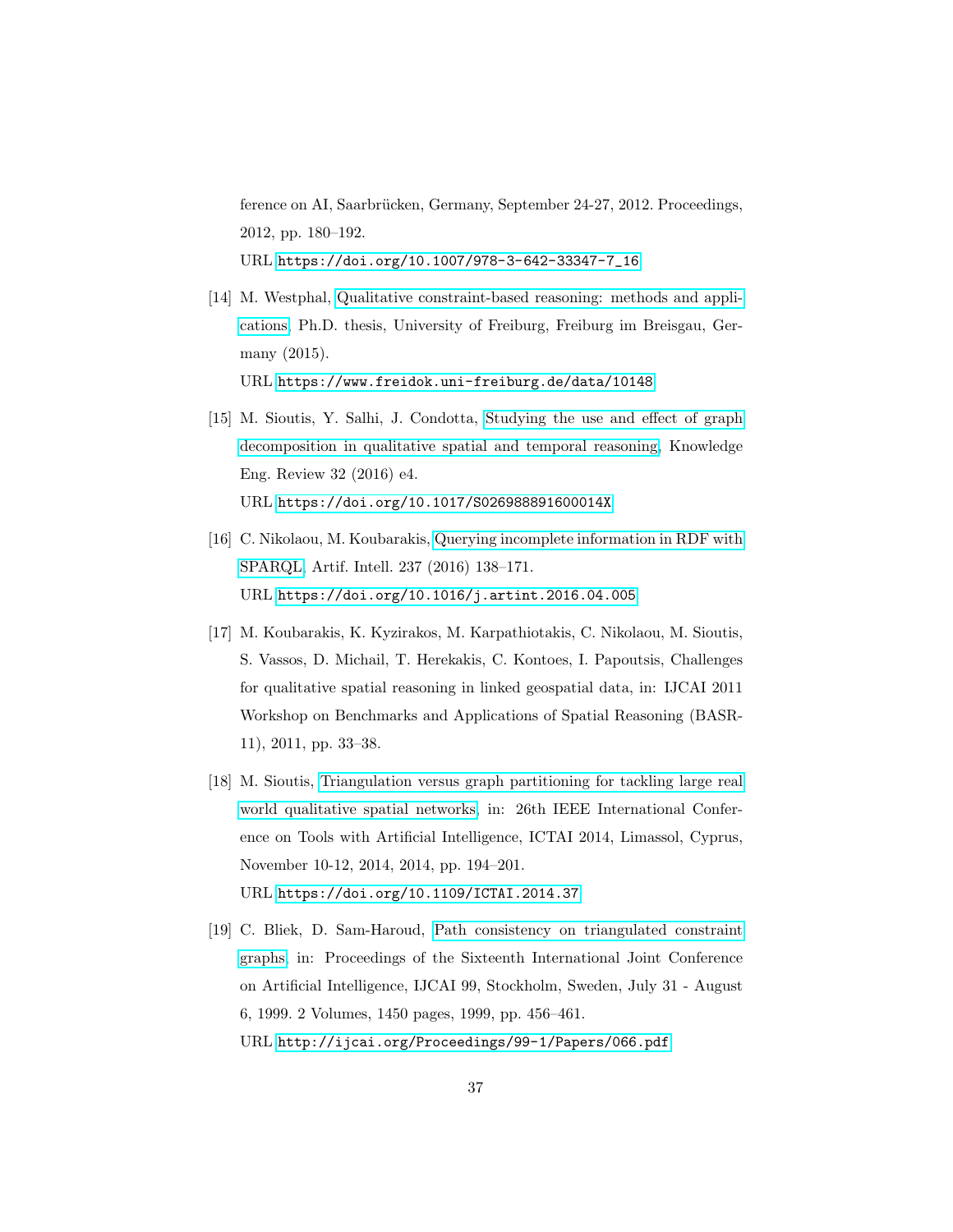- <span id="page-37-0"></span>[20] M. Sioutis, M. Koubarakis, [Consistency of chordal RCC-8 networks,](https://doi.org/10.1109/ICTAI.2012.66) in: IEEE 24th International Conference on Tools with Artificial Intelligence, ICTAI 2012, Athens, Greece, November 7-9, 2012, 2012, pp. 436–443. [doi:](http://dx.doi.org/10.1109/ICTAI.2012.66) [10.1109/ICTAI.2012.66](http://dx.doi.org/10.1109/ICTAI.2012.66). URL <https://doi.org/10.1109/ICTAI.2012.66>
- <span id="page-37-1"></span>[21] M. Sioutis, J. Condotta, [Tackling large qualitative spatial networks of scale](https://doi.org/10.1007/978-3-319-07064-3_15)[free-like structure,](https://doi.org/10.1007/978-3-319-07064-3_15) in: Artificial Intelligence: Methods and Applications - 8th Hellenic Conference on AI, SETN 2014, Ioannina, Greece, May 15-17, 2014. Proceedings, 2014, pp. 178–191. URL [https://doi.org/10.1007/978-3-319-07064-3\\_15](https://doi.org/10.1007/978-3-319-07064-3_15)
- <span id="page-37-2"></span>[22] M. Yannakakis, Computing the minimum fill-in is np-complete, SIAM Journal on Algebraic Discrete Methods 2 (1) (1981) 77–79.
- <span id="page-37-3"></span>[23] J. J. Li, J. Huang, J. Renz, [A divide-and-conquer approach for solving](http://ijcai.org/Proceedings/09/Papers/101.pdf) [interval algebra networks,](http://ijcai.org/Proceedings/09/Papers/101.pdf) in: IJCAI 2009, Proceedings of the 21st International Joint Conference on Artificial Intelligence, Pasadena, California, USA, July 11-17, 2009, 2009, pp. 572–577. URL <http://ijcai.org/Proceedings/09/Papers/101.pdf>
- <span id="page-37-4"></span>[24] C. Lutz, M. Milicic, [A tableau algorithm for description logics with concrete](https://doi.org/10.1007/s10817-006-9049-7) [domains and general tboxes,](https://doi.org/10.1007/s10817-006-9049-7) J. Autom. Reasoning 38 (1-3) (2007) 227–259. [doi:10.1007/s10817-006-9049-7](http://dx.doi.org/10.1007/s10817-006-9049-7). URL <https://doi.org/10.1007/s10817-006-9049-7>
- <span id="page-37-5"></span>[25] J. Huang, J. J. Li, J. Renz, [Decomposition and tractability in qualitative](https://doi.org/10.1016/j.artint.2012.09.009) [spatial and temporal reasoning,](https://doi.org/10.1016/j.artint.2012.09.009) Artif. Intell. 195 (2013) 140–164. [doi:](http://dx.doi.org/10.1016/j.artint.2012.09.009) [10.1016/j.artint.2012.09.009](http://dx.doi.org/10.1016/j.artint.2012.09.009). URL <https://doi.org/10.1016/j.artint.2012.09.009>
- <span id="page-37-6"></span>[26] M. Mantle, S. Batsakis, G. Antoniou, [Large scale reasoning using allen's](https://doi.org/10.1007/978-3-319-62428-0_3) [interval algebra,](https://doi.org/10.1007/978-3-319-62428-0_3) in: Advances in Soft Computing - 15th Mexican International Conference on Artificial Intelligence, MICAI 2016, Cancún, Mexico,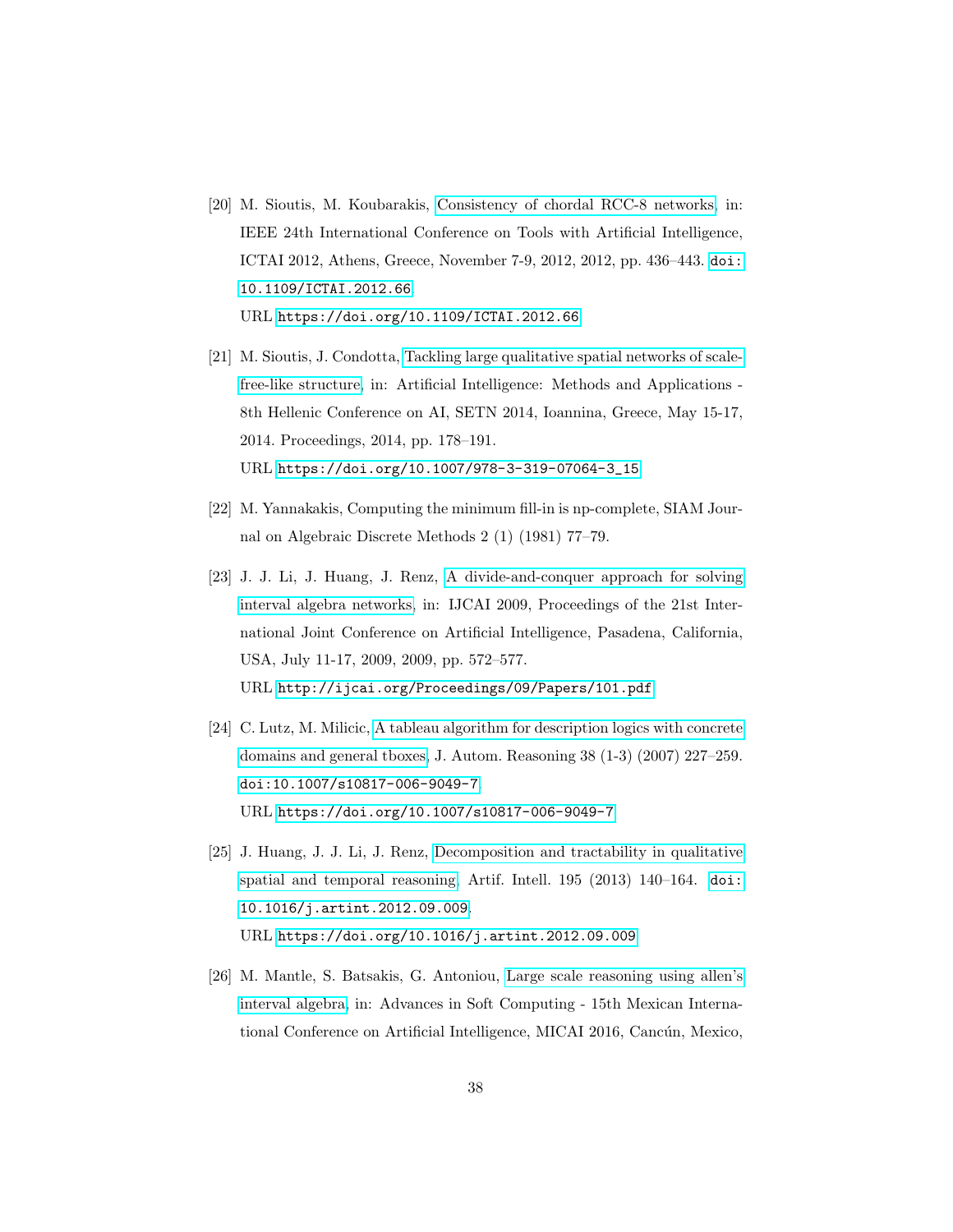October 23-28, 2016, Proceedings, Part II, 2016, pp. 29–41. URL [https://doi.org/10.1007/978-3-319-62428-0\\_3](https://doi.org/10.1007/978-3-319-62428-0_3)

- <span id="page-38-0"></span>[27] S. Nam, I. Kim, [MRQUSAR: A web-scale distributed spatial reasoner using](https://doi.org/10.1109/BIGCOMP.2017.7881681) [mapreduce,](https://doi.org/10.1109/BIGCOMP.2017.7881681) in: 2017 IEEE International Conference on Big Data and Smart Computing, BigComp 2017, Jeju Island, South Korea, February 13-16, 2017, 2017, pp. 296–303. URL <https://doi.org/10.1109/BIGCOMP.2017.7881681>
- <span id="page-38-1"></span>[28] J. Kim, I. Kim, Scalable distributed temporal reasoning, in: J. J. Park, V. Loia, G. Yi, Y. Sung (Eds.), Advances in Computer Science and Ubiquitous Computing, Springer Singapore, Singapore, 2018, pp. 829–835.
- <span id="page-38-2"></span>[29] S. Batsakis, I. Tachmazidis, G. Antoniou, [Representing time and space](https://doi.org/10.1142/S0218213017600156) [for the semantic web,](https://doi.org/10.1142/S0218213017600156) International Journal on Artificial Intelligence Tools 26 (3) (2017) 1–30. URL <https://doi.org/10.1142/S0218213017600156>
- <span id="page-38-3"></span>[30] J. C. Hogge, TPLAN: A temporal interval-based planner with novel extensions, University of Illinois at Urbana-Champaign, Department of Computer Science, 1987.
- <span id="page-38-4"></span>[31] F. N. Afrati, J. D. Ullman, [Transitive closure and recursive datalog im](http://doi.acm.org/10.1145/2247596.2247613)[plemented on clusters,](http://doi.acm.org/10.1145/2247596.2247613) in: 15th International Conference on Extending Database Technology, EDBT '12, Berlin, Germany, March 27-30, 2012, Proceedings, 2012, pp. 132–143. URL <http://doi.acm.org/10.1145/2247596.2247613>
- <span id="page-38-5"></span>[32] Y. E. Ioannidis, [On the computation of the transitive closure of relational](http://www.vldb.org/conf/1986/P403.PDF) [operators,](http://www.vldb.org/conf/1986/P403.PDF) in: VLDB'86 Twelfth International Conference on Very Large Data Bases, August 25-28, 1986, Kyoto, Japan, Proceedings., 1986, pp. 403–411.

URL <http://www.vldb.org/conf/1986/P403.PDF>